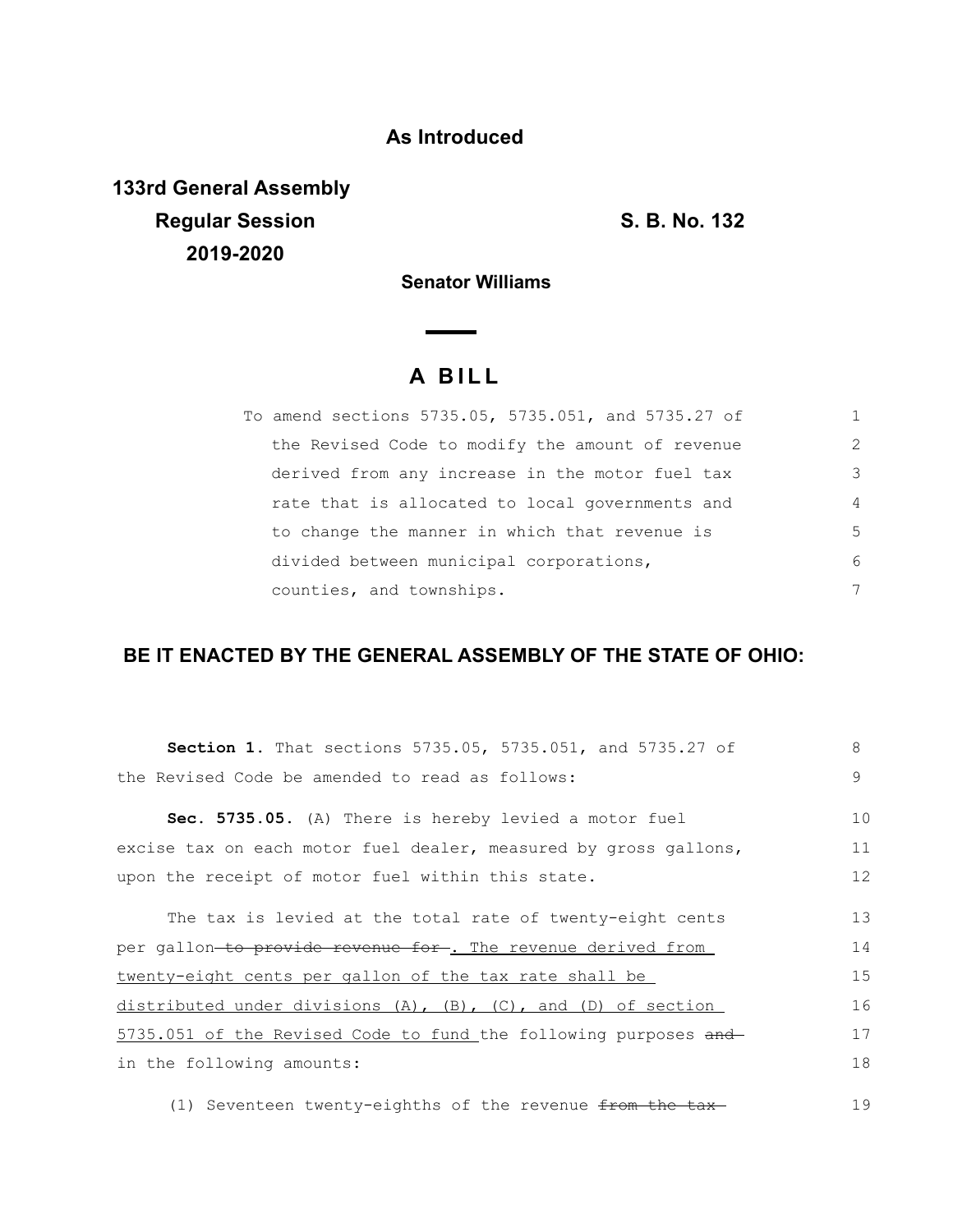shall be used solely to provide revenue for maintaining the state highway system; to widen existing surfaces on such highways; to resurface such highways; to pay that portion of the construction cost of a highway project which a county, township, or municipal corporation normally would be required to pay, but which the director of transportation, pursuant to division (B) of section 5531.08 of the Revised Code, determines instead will be paid from moneys in the highway operating fund; to enable the counties of the state properly to plan, maintain, and repair their roads and to pay principal, interest, and charges on bonds and other obligations issued pursuant to Chapter 133. of the Revised Code or incurred pursuant to section 5531.09 of the Revised Code for highway improvements; to enable the municipal corporations to plan, construct, reconstruct, repave, widen, maintain, repair, clear, and clean public highways, roads, and streets, and to pay the principal, interest, and charges on bonds and other obligations issued pursuant to Chapter 133. of the Revised Code or incurred pursuant to section 5531.09 of the Revised Code for highway improvements; to enable the Ohio turnpike and infrastructure commission to construct, reconstruct, maintain, and repair turnpike projects; to maintain and repair bridges and viaducts; to purchase, erect, and maintain street and traffic signs and markers; to purchase, erect, and maintain traffic lights and signals; to pay the costs apportioned to the public under sections 4907.47 and 4907.471 of the Revised Code and to supplement revenue already available for such purposes; to pay the costs incurred by the public utilities commission in administering sections 4907.47 to 4907.476 of the Revised Code; to distribute equitably among those persons using the privilege of driving motor vehicles upon such highways and streets the cost of maintaining and repairing them; to pay the interest, principal, and charges on highway capital improvements 20 21 22 23 24 25 26 27 28 29 30 31 32 33 34 35 36 37 38 39 40 41 42 43 44 45 46 47 48 49 50 51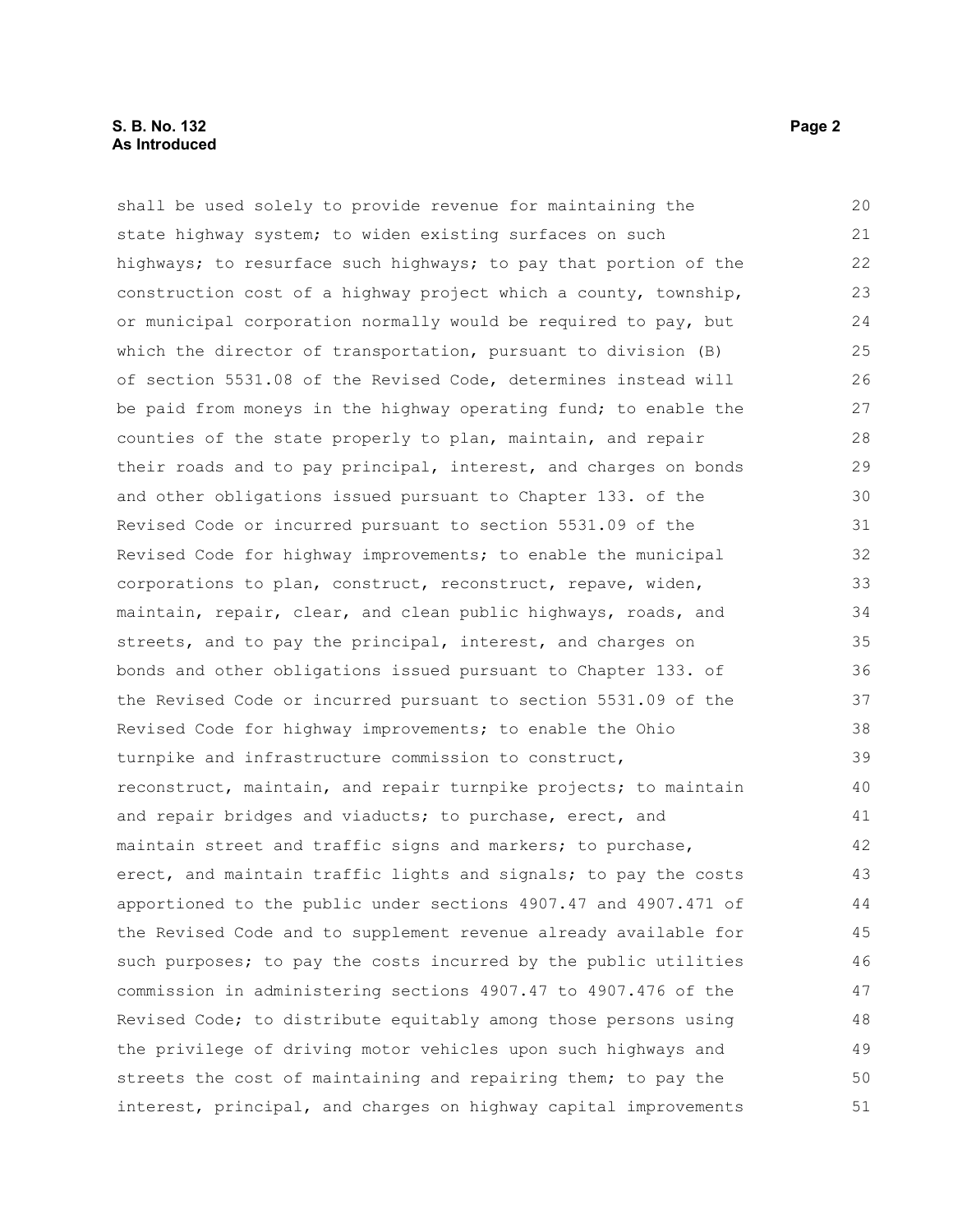bonds and other obligations issued pursuant to Section 2m of Article VIII, Ohio Constitution, and section 151.06 of the Revised Code; to pay the interest, principal, and charges on highway obligations issued pursuant to Section 2i of Article VIII, Ohio Constitution, and sections 5528.30 and 5528.31 of the Revised Code; to pay the interest, principal, and charges on major new state infrastructure bonds and other obligations of the state issued pursuant to Section 13 of Article VIII, Ohio Constitution, and section 5531.10 of the Revised Code; to provide revenue for the purposes of sections 1547.71 to 1547.77 of the Revised Code; and to pay the expenses of the department of taxation incident to the administration of the motor fuel laws. 52 53 54 55 56 57 58 59 60 61 62 63 64

(2) Two twenty-eighths of the revenue from the tax-shall be used solely to pay the expenses of administering and enforcing the state law relating to the registration and operation of motor vehicles; to supply the state's share of the cost of planning, constructing, widening, and reconstructing the state highways; to supply the state's share of the cost of eliminating railway grade crossings upon such highways; to pay that portion of the construction cost of a highway project that a county, township, or municipal corporation normally would be required to pay, but that the director of transportation, pursuant to division (B) of section 5531.08 of the Revised Code, determines instead will be paid from moneys in the highway operating fund; to enable counties and townships to properly plan, construct, widen, reconstruct, and maintain their public highways, roads, and streets; to enable counties to pay principal, interest, and charges on bonds and other obligations issued pursuant to Chapter 133. of the Revised Code or incurred pursuant to section 5531.09 of the Revised Code for highway 65 66 67 68 69 70 71 72 73 74 75 76 77 78 79 80 81 82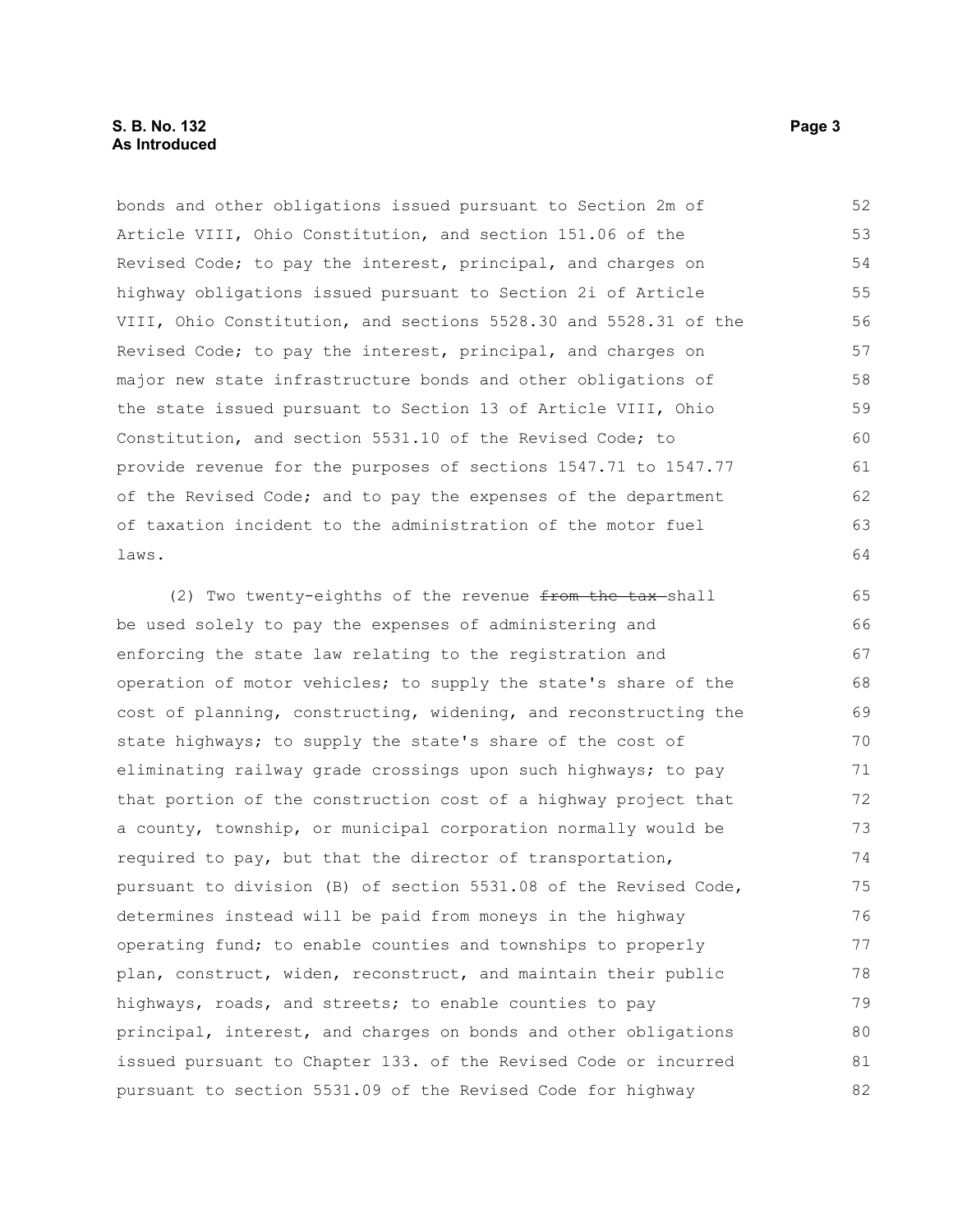improvements; to enable municipal corporations to plan, construct, reconstruct, repave, widen, maintain, repair, clear, and clean public highways, roads, and streets; to enable municipal corporations to pay the principal, interest, and charges on bonds and other obligations issued pursuant to Chapter 133. of the Revised Code or incurred pursuant to section 5531.09 of the Revised Code for highway improvements; to maintain and repair bridges and viaducts; to purchase, erect, and maintain street and traffic signs and markers; to purchase, erect, and maintain traffic lights and signals; to pay the costs apportioned to the public under section 4907.47 of the Revised Code; to provide revenue for the purposes of sections 1547.71 to 1547.77 of the Revised Code and to supplement revenue already available for such purposes; to pay the expenses of the department of taxation incident to the administration of the motor fuel laws and to supplement revenue already available for such purposes; to pay the interest, principal, and charges on bonds and other obligations issued pursuant to Section 2g of Article VIII, Ohio Constitution, and sections 5528.10 and 5528.11 of the Revised Code; and to pay the interest, principal, and charges on highway obligations issued pursuant to Section 2i of Article VIII, Ohio Constitution, and sections 5528.30 and 5528.31 of the Revised Code. 83 84 85 86 87 88 89 90 91 92 93 94 95 96 97 98 99 100 101 102 103 104 105

(3) Eight twenty-eighths of the revenue from the tax-shall be used solely to supply the state's share of the cost of constructing, widening, maintaining, and reconstructing the state highways; to maintain and repair bridges and viaducts; to purchase, erect, and maintain street and traffic signs and markers; to purchase, erect, and maintain traffic lights and signals; to pay the expense of administering and enforcing the state law relative to the registration and operation of motor 106 107 108 109 110 111 112 113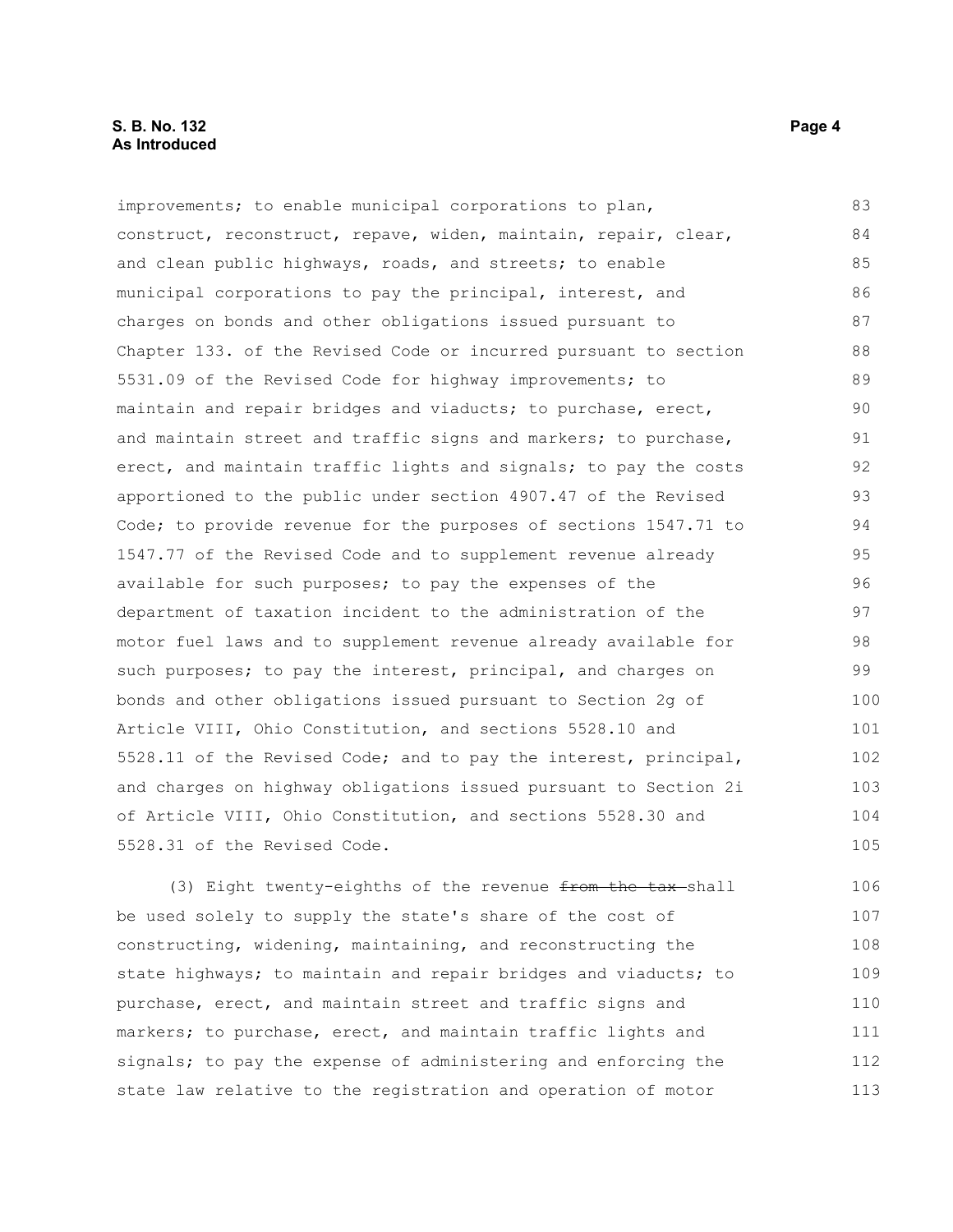#### **S. B. No. 132 Page 5 As Introduced**

vehicles; to make road improvements associated with retaining or attracting business for this state; to pay that portion of the construction cost of a highway project that a county, township, or municipal corporation normally would be required to pay, but that the director of transportation, pursuant to division (B) of section 5531.08 of the Revised Code, determines instead will be paid from moneys in the highway operating fund; to provide revenue for the purposes of sections 1547.71 to 1547.77 of the Revised Code and to supplement revenue already available for such purposes; to pay the expenses of the department of taxation incident to the administration of the motor fuel laws and to supplement revenue already available for such purposes; to pay the interest, principal, and charges on highway obligations issued pursuant to Section 2i of Article VIII, Ohio Constitution, and sections 5528.30 and 5528.31 of the Revised Code; to enable counties and townships to properly plan, construct, widen, reconstruct, and maintain their public highways, roads, and streets; to enable counties to pay principal, interest, and charges on bonds and other obligations issued pursuant to Chapter 133. of the Revised Code or incurred pursuant to section 5531.09 of the Revised Code for highway improvements; to enable municipal corporations to plan, construct, reconstruct, repave, widen, maintain, repair, clear, and clean public highways, roads, and streets; to enable municipal corporations to pay the principal, interest, and charges on bonds and other obligations issued pursuant to Chapter 133. of the Revised Code or incurred pursuant to section 5531.09 of the Revised Code for highway improvements; and to pay the costs apportioned to the public under section 4907.47 of the Revised Code. 114 115 116 117 118 119 120 121 122 123 124 125 126 127 128 129 130 131 132 133 134 135 136 137 138 139 140 141 142 143

(4) One twenty-eighth of the revenue from the tax-shall be 144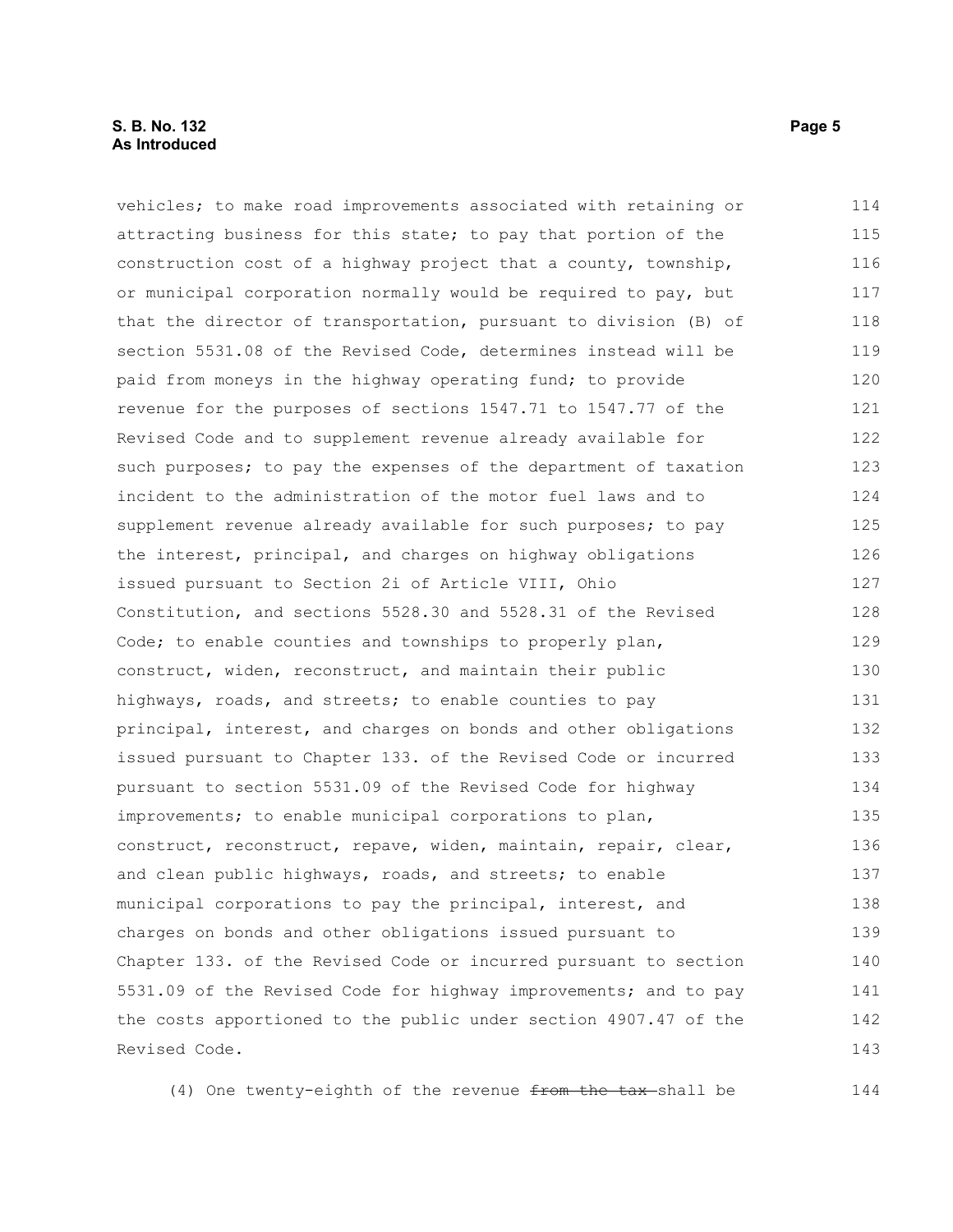#### **S. B. No. 132 Page 6 As Introduced**

used solely to pay the state's share of the cost of constructing and reconstructing highways and eliminating railway grade crossings on the major thoroughfares of the state highway system and urban extensions thereof; to pay that portion of the construction cost of a highway project that a county, township, or municipal corporation normally would be required to pay, but that the director of transportation, pursuant to division (B) of section 5531.08 of the Revised Code, determines instead will be paid from moneys in the highway operating fund; to pay the interest, principal, and charges on bonds and other obligations issued pursuant to Section 2g of Article VIII, Ohio Constitution, and sections 5528.10 and 5528.11 of the Revised Code; to pay the interest, principal, and charges on highway obligations issued pursuant to Section 2i of Article VIII, Ohio Constitution, and sections 5528.30 and 5528.31 of the Revised Code; to provide revenues for the purposes of sections 1547.71 to 1547.77 of the Revised Code; and to pay the expenses of the department of taxation incident to the administration of the motor fuel laws. (B) The revenue derived from any portion of the tax rate that exceeds twenty-eight cents per gallon shall be distributed under division (E) of section 5735.051 of the Revised Code to fund the purposes described in division (A) of this section, as provided in section 5735.27 of the Revised Code. (C) The tax imposed by this section does not apply to the following transactions: (1) The sale of dyed diesel fuel by a licensed motor fuel dealer from a location other than a retail service station provided the licensed motor fuel dealer places on the face of the delivery document or invoice, or both if both are used, a 145 146 147 148 149 150 151 152 153 154 155 156 157 158 159 160 161 162 163 164 165 166 167 168 169 170 171 172 173 174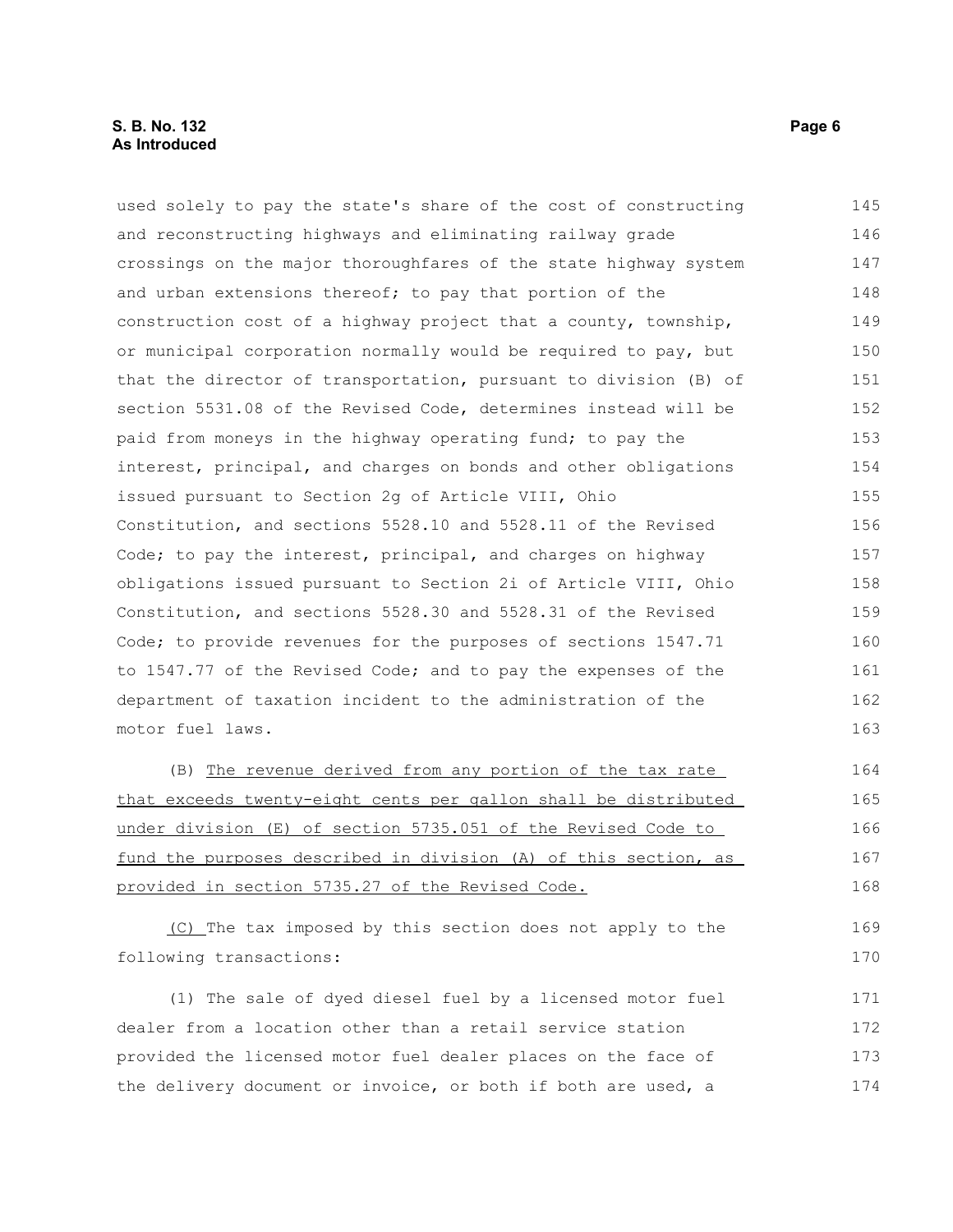conspicuous notice stating that the fuel is dyed and is not for taxable use, and that taxable use of that fuel is subject to a penalty. The tax commissioner, by rule, may provide that any notice conforming to rules or regulations issued by the United States department of the treasury or the Internal Revenue Service is sufficient notice for the purposes of division  $\overline{(B) (C)}$ (1) of this section. 175 176 177 178 179 180 181

(2) The sale of K-1 kerosene to a retail service station, except when placed directly in the fuel supply tank of a motor vehicle. Such sale shall be rebuttably presumed to not be distributed or sold for use or used to generate power for the operation of motor vehicles upon the public highways or upon the waters within the boundaries of this state. 182 183 184 185 186 187

(3) The sale of motor fuel by a licensed motor fuel dealer to another licensed motor fuel dealer;

(4) The exportation of motor fuel by a licensed motor fuel dealer from this state to any other state or foreign country;

(5) The sale of motor fuel to the United States government or any of its agencies, except such tax as is permitted by it, where such sale is evidenced by an exemption certificate, in a form approved by the tax commissioner, executed by the United States government or an agency thereof certifying that the motor fuel therein identified has been purchased for the exclusive use of the United States government or its agency; 192 193 194 195 196 197 198

(6) The sale of motor fuel that is in the process of transportation in foreign or interstate commerce, except insofar as it may be taxable under the Constitution and statutes of the United States, and except as may be agreed upon in writing by the dealer and the commissioner; 199 200 201 202 203

188 189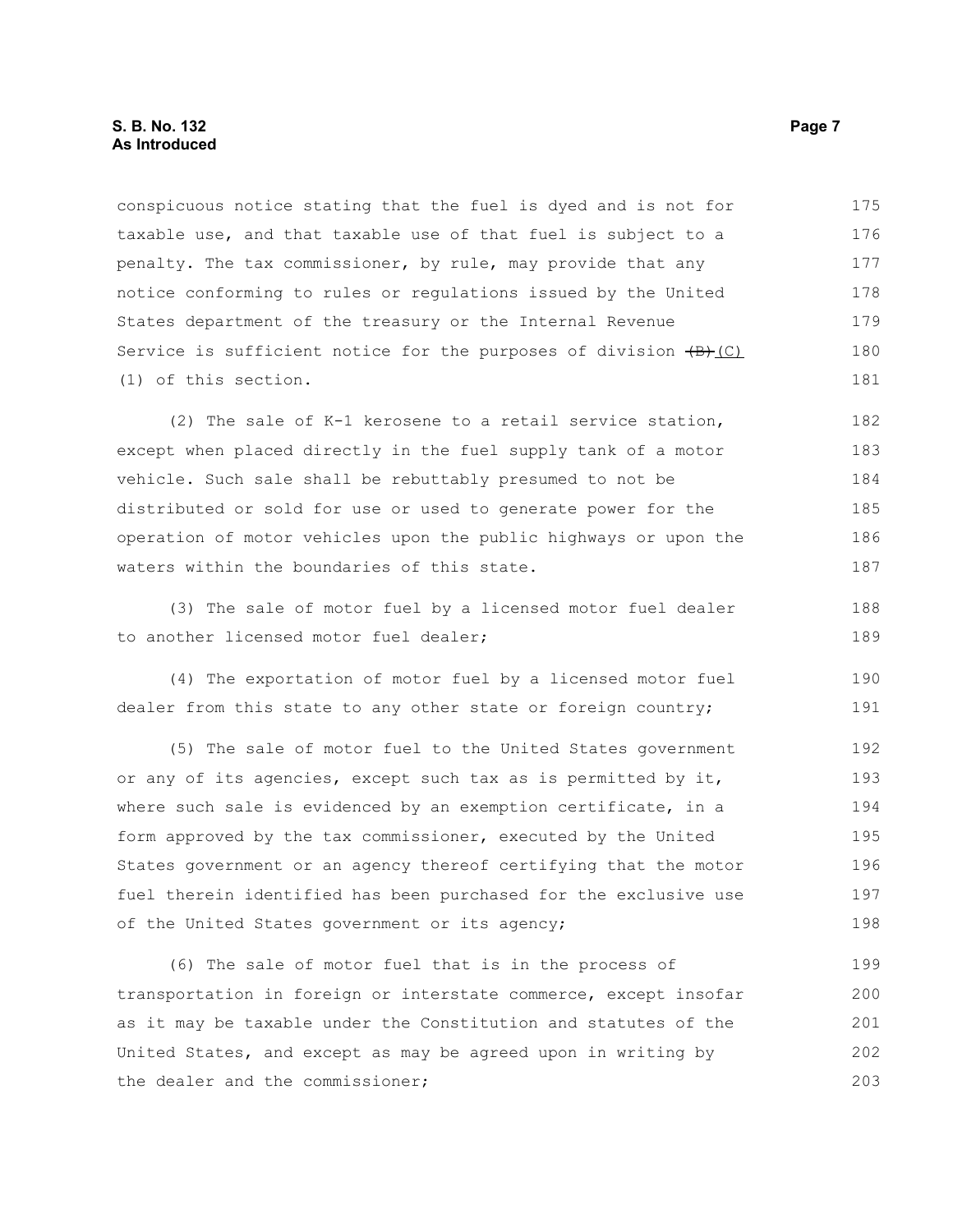#### **S. B. No. 132 Page 8 As Introduced**

(7) The sale of motor fuel when sold exclusively for use in the operation of aircraft, where such sale is evidenced by an exemption certificate prescribed by the commissioner and executed by the purchaser certifying that the motor fuel purchased has been purchased for exclusive use in the operation of aircraft; 204 205 206 207 208 209

(8) The sale for exportation of motor fuel by a licensed motor fuel dealer to a licensed exporter described in division (DD)(1) of section 5735.01 of the Revised Code; 210 211 212

(9) The sale for exportation of motor fuel by a licensed motor fuel dealer to a licensed exporter described in division (DD)(2) of section 5735.01 of the Revised Code, provided that the destination state motor fuel tax has been paid or will be accrued and paid by the licensed motor fuel dealer. 213 214 215 216 217

(10) The sale to a consumer of diesel fuel, by a motor fuel dealer for delivery from a bulk lot vehicle, for consumption in operating a vessel when the use of such fuel in a vessel would otherwise qualify for a refund under section 5735.14 of the Revised Code. 218 219 220 221 222

Division  $\left(\frac{B}{C}\right)(1)$  of this section does not apply to the sale or distribution of dyed diesel fuel used to operate a motor vehicle on the public highways or upon water within the boundaries of this state by persons permitted under regulations of the United States department of the treasury or of the Internal Revenue Service to so use dyed diesel fuel. 223 224 225 226 227 228

 $(\theta)$  (D) The tax commissioner may adopt rules as necessary to administer this section. 229 230

**Sec. 5735.051.** Out of revenue from the tax levied by section 5735.05 of the Revised Code, the treasurer of state 231 232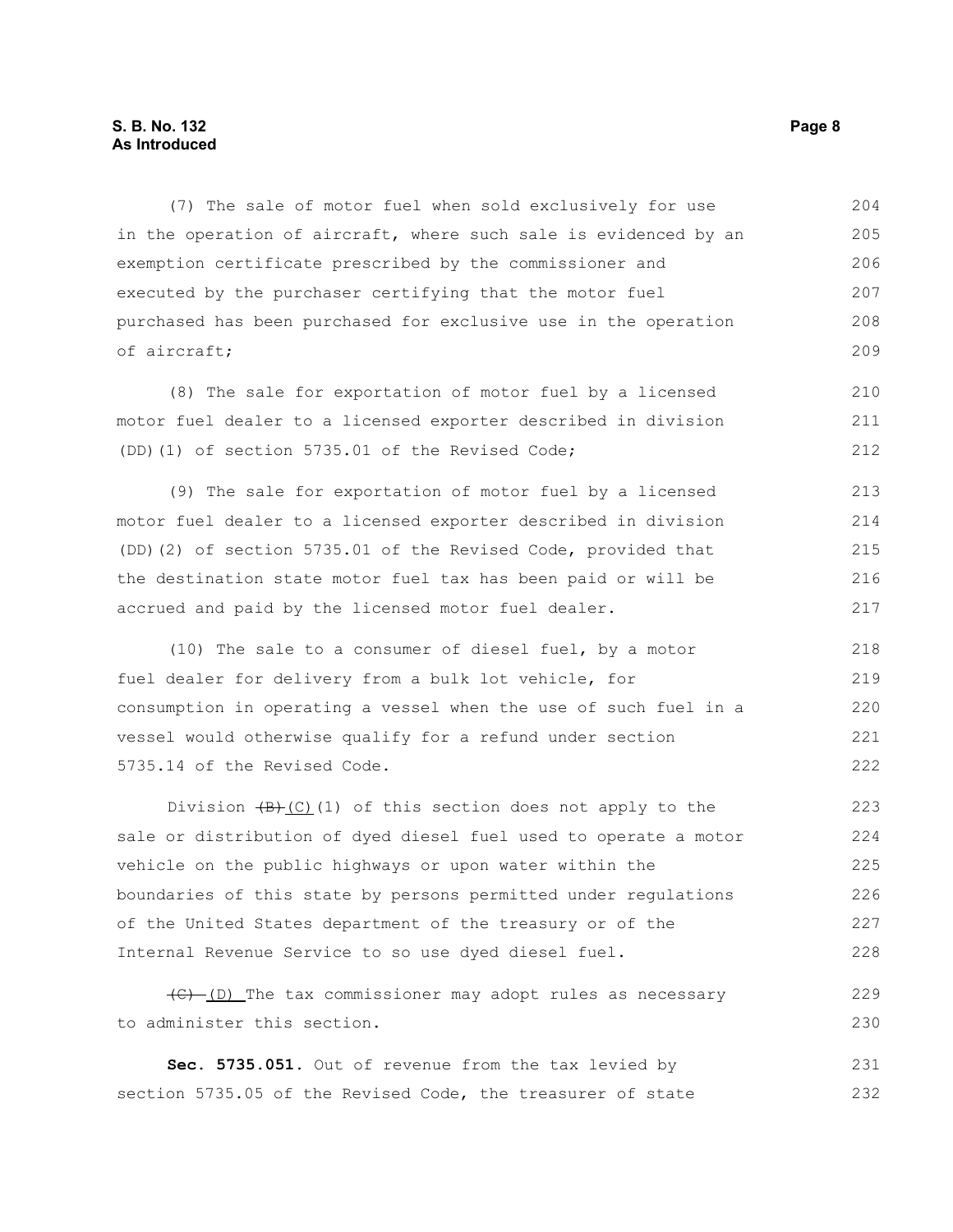shall place to the credit of the tax refund fund established by section 5703.052 of the Revised Code amounts equal to the refunds certified by the tax commissioner pursuant to sections 5735.13, 5735.14, and 5735.142 of the Revised Code. The treasurer of state shall then transfer seven-eighths per cent of the revenue to the waterways safety fund to be used for the purposes of sections 1547.71 to 1547.77 of the Revised Code, one-eighth per cent to the wildlife boater angler fund to be used for the purposes specified by section 1531.35 of the Revised Code, and the amount required by section 5735.053 of the Revised Code to the motor fuel tax administration fund. Revenue remaining after such crediting and transfers shall be distributed each month as provided in divisions (A) to  $\overline{+D}$  (E) of this section. (A) The portion of revenue described in division (A)(1) of section 5735.05 of the Revised Code shall be credited as follows: (1) One hundred thousand dollars to the grade crossing protection fund for the purposes specified by section 4907.472 of the Revised Code; (2) Of such revenue remaining after crediting under division (A)(1) of this section, five and two thousand nine hundred forty-two ten thousandths per cent shall be credited to the highway operating fund, which is hereby created in the state treasury, and ninety-four and seven thousand fifty-eight ten thousandths per cent to the gasoline excise tax fund. (a) Of the amount credited to the gasoline excise tax fund under division (A)(2) of this section, ninety-three and one thousand six hundred seventy-seven ten thousandths per cent shall be transferred as follows: 233 234 235 236 237 238 239 240 241 242 243 244 245 246 247 248 249 250 251 252 253 254 255 256 257 258 259 260 261 262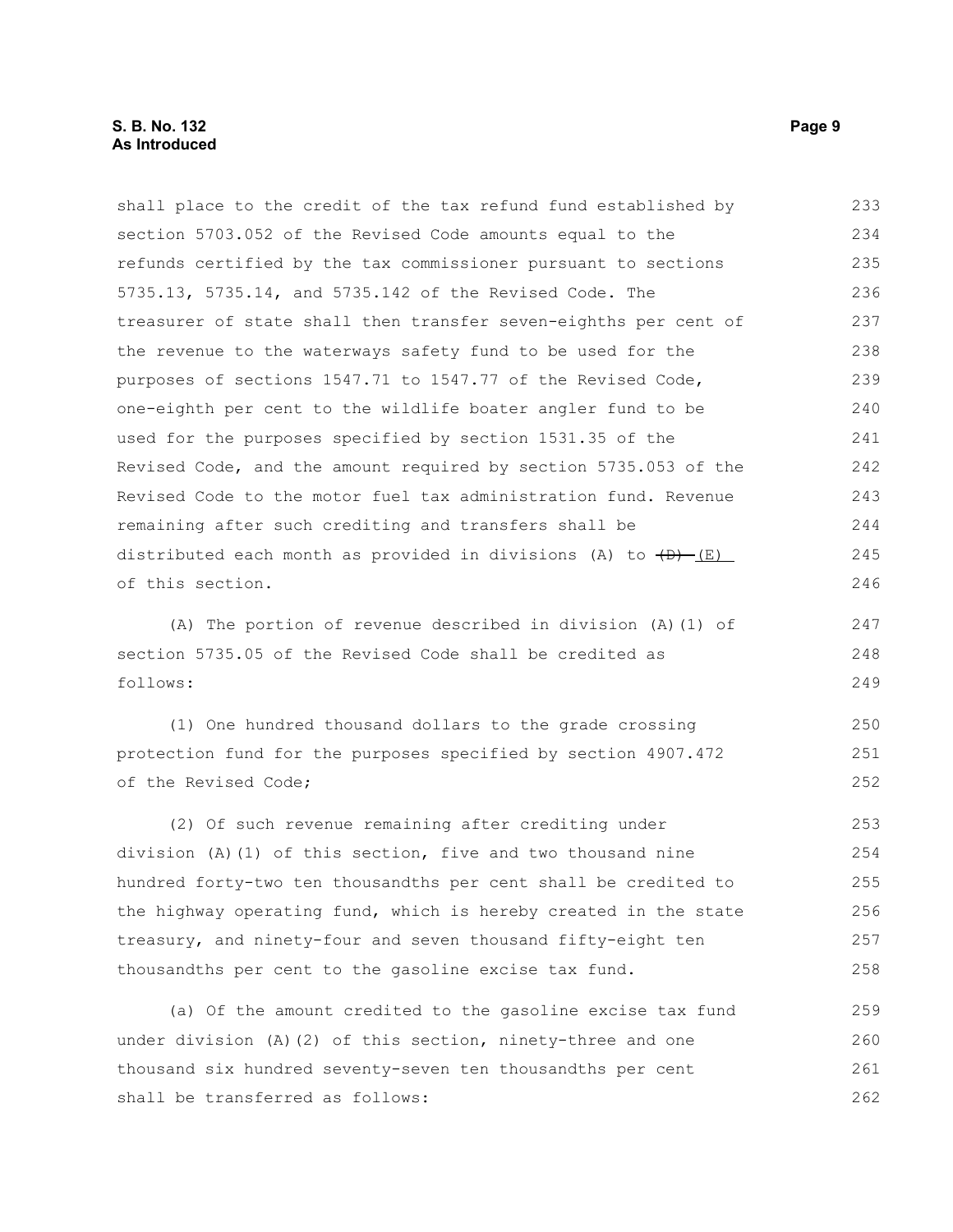#### **S. B. No. 132 Page 10 As Introduced**

(i) Six and seven-tenths per cent of the amount to be transferred under division (A)(2)(a) of this section to the local transportation improvement program fund created by section 164.14 of the Revised Code; 263 264 265 266

(ii) An amount equal to five cents multiplied by the number of gallons of motor fuel sold at stations operated by the Ohio turnpike and infrastructure commission, such gallonage to be certified by the commission to the treasurer of state not later than the last day of the month following. Such money shall be expended for the construction, reconstruction, maintenance, and repair of turnpike projects, except that the funds may not be expended for the construction of new interchanges. The funds also may be expended for the construction, reconstruction, maintenance, and repair of those portions of connecting public roads that serve existing interchanges and are determined by the commission and the director of transportation to be necessary for the safe merging of traffic between the turnpike and those public roads. 267 268 269 270 271 272 273 274 275 276 277 278 279 280

(iii) The remainder of the amount to be transferred under division (A)(2)(a) of this section after the transfers under divisions (A)(2)(a)(i) and (ii) of this section shall be distributed on the fifteenth day of the following month as follows: 281 282 283 284 285

(I) Ten and seven-tenths per cent for distribution among municipal corporations under division (A)(1) of section 5735.27 of the Revised Code, except that the sum of seven hundred fortyfive thousand eight hundred seventy-five dollars shall be subtracted each month from the amount so computed and credited to the highway operating fund; 286 287 288 289 290 291

(II) Nine and three-tenths per cent for distribution among 292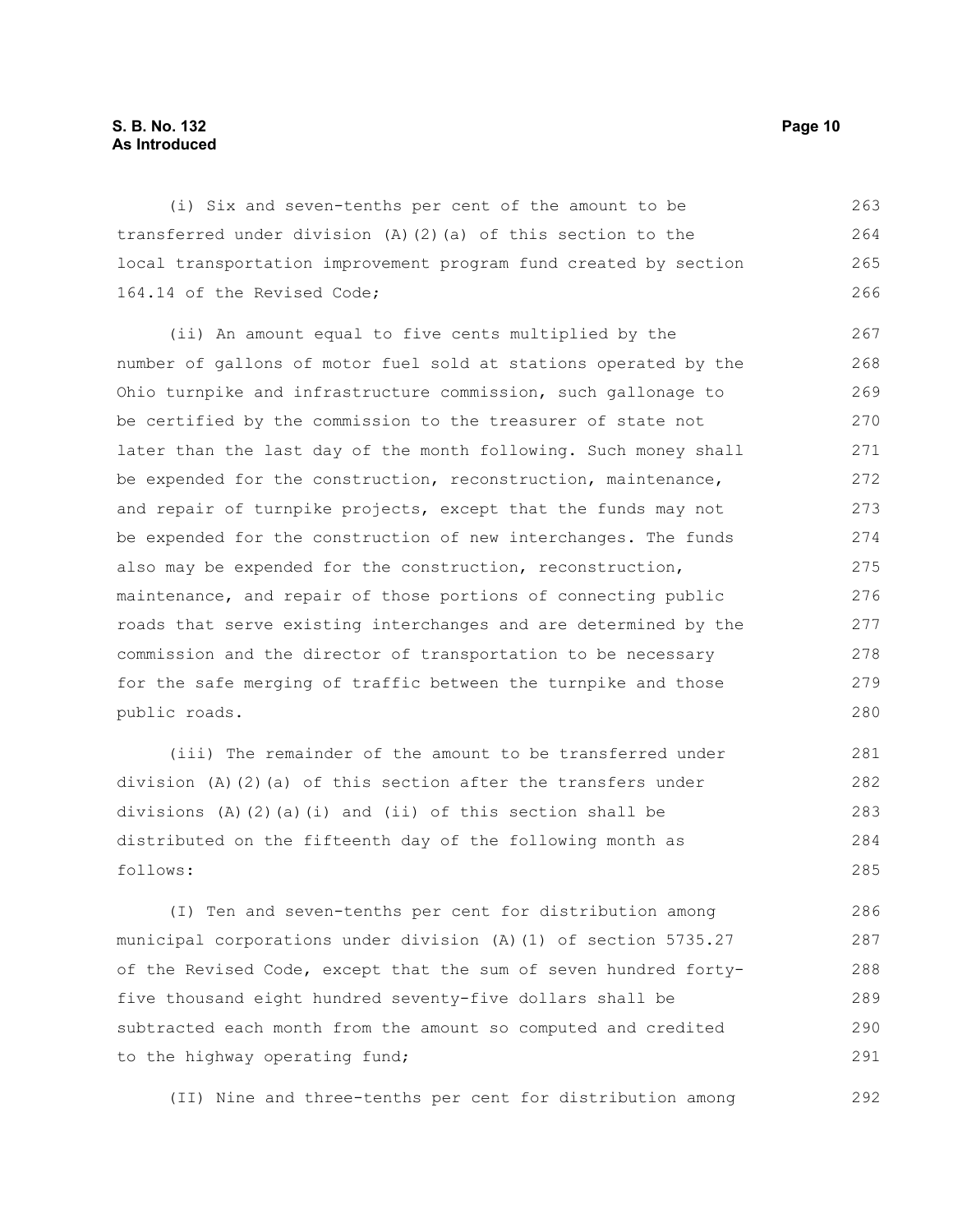counties under division (A)(2) of section 5735.27 of the Revised Code, except that the sum of seven hundred forty-five thousand eight hundred seventy-five dollars shall be subtracted each month from the amount so computed and credited to the highway operating fund; 293 294 295 296 297

(III) Five per cent for distribution among townships under division (A)(3)(a) of section 5735.27 of the Revised Code, except that the sum of two hundred sixty-three thousand two hundred fifty dollars shall be subtracted each month from the amount so computed and credited to the highway operating fund; 298 299 300 301 302

(IV) Except as provided in division (A)(3) of this section, the balance shall be transferred to the highway operating fund and used for the purposes set forth in division (B) of section 5735.27 of the Revised Code. 303 304 305 306

(b) Of the amount credited to the gasoline excise tax fund under division (A)(2) of this section, six and eight thousand three hundred twenty-three ten thousandths per cent shall be distributed on the fifteenth day of the following month as follows:

(i) Forty-two and eighty-six hundredths per cent shall be distributed among municipal corporations in accordance with division (A)(1) of section 5735.27 of the Revised Code; 312 313 314

(ii) Thirty-seven and fourteen hundredths per cent shall be distributed among counties in accordance with division (A)(2) of section 5735.27 of the Revised Code; 315 316 317

(iii) Twenty per cent shall be combined with twenty per cent of any amounts transferred from the highway operating fund to the gasoline excise tax fund through biennial appropriations acts of the general assembly pursuant to the planned phase-in of 318 319 320 321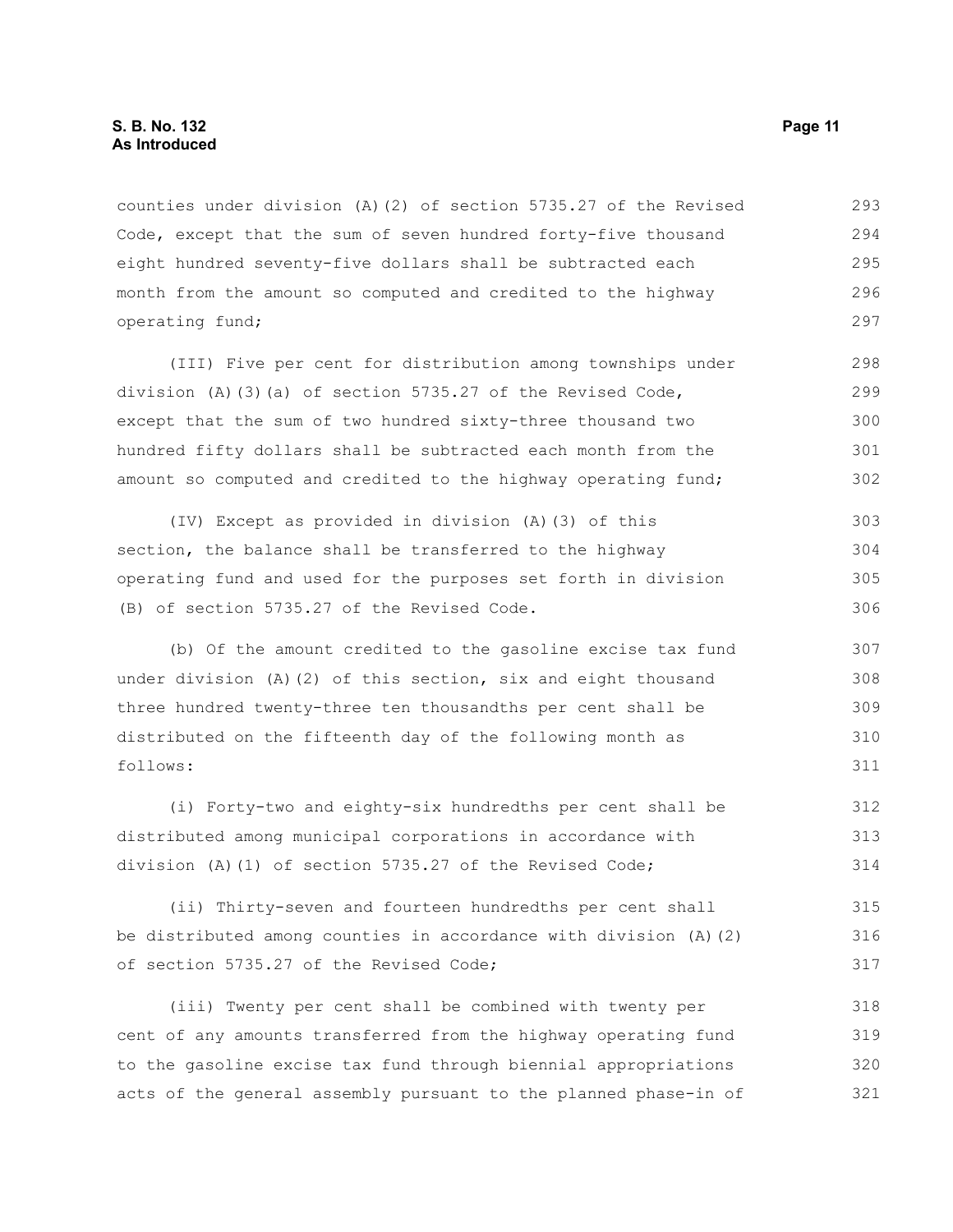a new source of funding for the state highway patrol, and shall be distributed among townships in accordance with division (A) (3)(b) of section 5735.27 of the Revised Code. 322 323 324

(3) Monthly from September to February of each fiscal year, an amount equal to one-sixth of the amount certified in July of that year by the treasurer of state pursuant to division (Q) of section 151.01 of the Revised Code shall, from amounts required to be credited or transferred to the highway operating fund pursuant to division (A)(2)(a)(iii)(IV) of this section, be credited or transferred to the highway capital improvement bond service fund created in section 151.06 of the Revised Code. If, in any of those months, the amount available to be credited or transferred to the bond service fund is less than one-sixth of the amount so certified, the shortfall shall be added to the amount due the next succeeding month. Any amount still due at the end of the six-month period shall be credited or transferred as the money becomes available, until such time as the office of budget and management receives certification from the treasurer of state or the treasurer of state's designee that sufficient money has been credited or transferred to the bond service fund to meet in full all payments of debt service and financing costs due during the fiscal year from that fund. 325 326 327 328 329 330 331 332 333 334 335 336 337 338 339 340 341 342 343

(B) The portion of revenue described in division (A)(2) of section 5735.05 of the Revised Code shall be credited each month as follows: 344 345 346

(1) Sixty-seven and one-half per cent to the highway operating fund for distribution pursuant to division (B) of section 5735.27 of the Revised Code; 347 348 349

(2) Thirty-two and one-half per cent to the gasoline excise tax fund for distribution under division (A) of section 350 351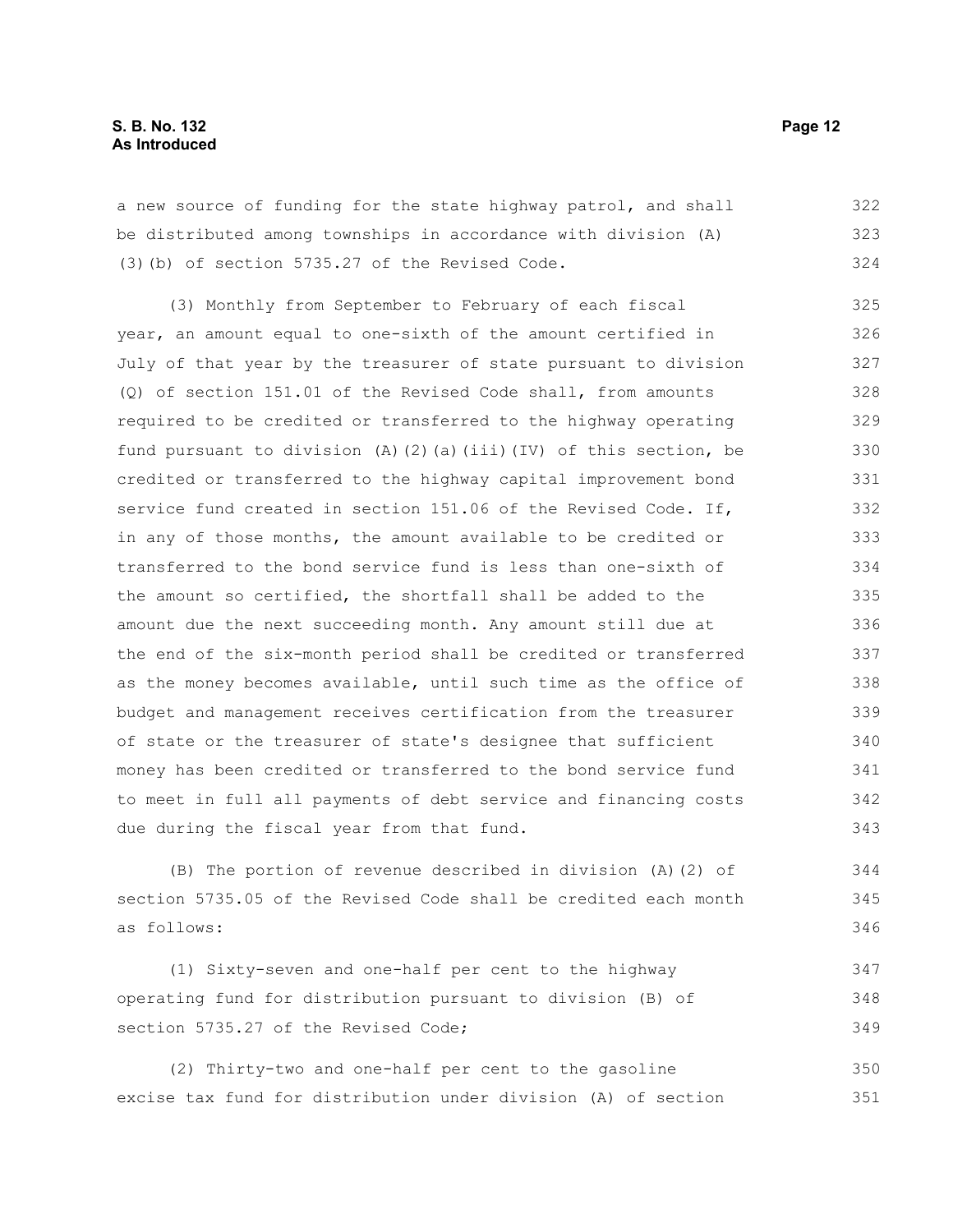(b) of that section.

5735.27 of the Revised Code in the same manner as money from that fund is distributed under division (A)(2)(b) of this section. (C)(1) The portion of revenue described in division (A)(3) of section 5735.05 of the Revised Code shall be credited each month as follows: (a) Three-sixteenths to the gasoline excise tax fund for distribution under division (C)(2) of this section; (b) Thirteen-sixteenths to the highway operating fund, subject to the deduction under division (C)(3) of this section. (2) The revenue credited to the gasoline excise tax fund under division (C)(1)(a) of this section shall be distributed in the same manner as in division  $(A)(2)(b)$  of this section, subject to the deductions under division (C)(3) of this section. Each municipal corporation, county, or township shall use at least ninety per cent of the revenue distributed to it under division (C)(2) of this section to supplement, rather than supplant, other local funds used for highway-related purposes. (3)(a) Before the distribution from the gasoline excise tax fund to municipal corporations as provided in division (C) (2) of this section, the department of taxation shall deduct thirty-three and one-third per cent of the amount specified in division (A)(3)(c) of section 5735.27 of the Revised Code and use it for distribution to townships pursuant to division (A)(3) 352 353 354 355 356 357 358 359 360 361 362 363 364 365 366 367 368 369 370 371 372 373 374 375

(b) Before the distribution from the gasoline excise tax fund to counties as provided in division (C)(2) of this section, the department of taxation shall deduct thirty-three and onethird per cent of the amount specified in division (A)(3)(c) of 377 378 379 380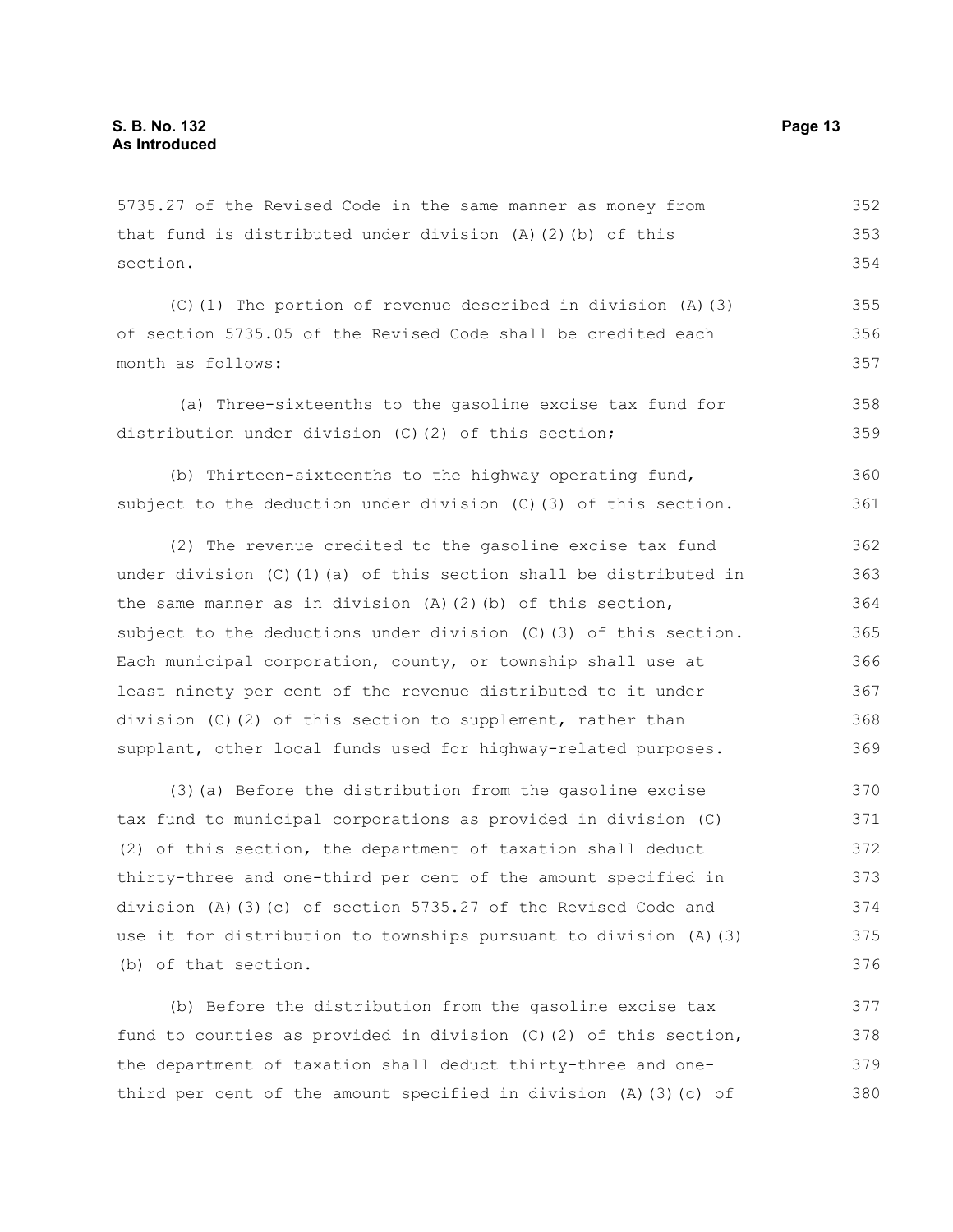| section 5735.27 of the Revised Code and use it for distribution         | 381 |
|-------------------------------------------------------------------------|-----|
| to townships pursuant to division (A)(3)(b) of that section.            | 382 |
| (c) Before crediting the portion of revenue described in                | 383 |
| division (A) (3) of section 5735.05 of the Revised Code to the          | 384 |
| highway operating fund under division $(C)$ (1) (b) of this section,    | 385 |
| the department of taxation shall deduct thirty-three and one-           | 386 |
| third per cent of the amount specified in division $(A)$ $(3)$ $(c)$ of | 387 |
| section 5735.27 of the Revised Code and use it for distribution         | 388 |
| to townships pursuant to division (A)(3)(b) of that section.            | 389 |
| (D) The portion of revenue described in division (A) (4) of             | 390 |
| section 5735.05 of the Revised Code shall be credited each month        | 391 |
| to the highway operating fund.                                          | 392 |
| (E) The portion of revenue described in division (B) of                 | 393 |
| section 5735.05 of the Revised Code shall be credited each month        | 394 |
| as follows:                                                             | 395 |
| (1) Fifty-five per cent of that revenue to the highway                  | 396 |
| operating fund for distribution pursuant to division (B) of             |     |
| section 5735.27 of the Revised Code;                                    | 398 |
| (2) Forty-five per cent of that revenue to the gasoline                 | 399 |
| excise tax fund for distribution among municipal corporations,          | 400 |
| counties, and townships under division (C) of section 5735.27 of        | 401 |
| the Revised Code.                                                       | 402 |
| Sec. 5735.27. $\{A\}$ -There is hereby created in the state             | 403 |
| treasury the gasoline excise tax fund. All investment earnings          | 404 |
| of the fund shall be credited to the fund. Revenue-                     | 405 |
| $(A)$ Revenue credited to the fund under divisions $(A)$ , $(B)$ ,      | 406 |
| and (C) of section 5735.051 from the tax levied under section           | 407 |
| 5735.05 of the Revised Code shall be distributed to municipal           | 408 |
| corporations, counties, and townships as provided in divisions          | 409 |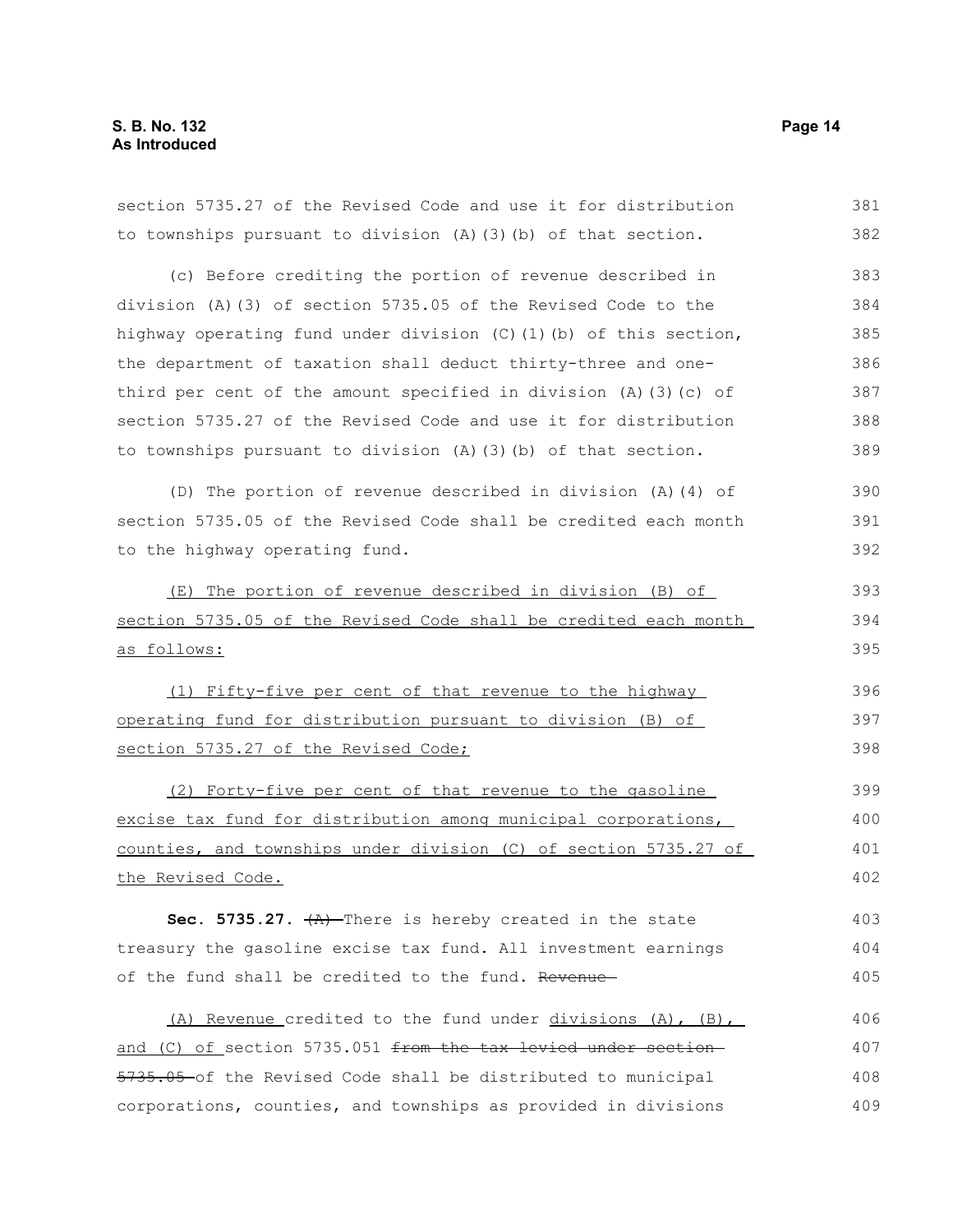410

 $(A)$  $(1)$ ,  $(2)$ , and  $(3)$  of this section.

(1) The amount distributed to each municipal corporation shall be that proportion of the amount to be distributed among municipal corporations that the number of motor vehicles registered within the municipal corporation bears to the total number of motor vehicles registered within all the municipal corporations of this state during the preceding motor vehicle registration year. When a new village is incorporated, the registrar of motor vehicles shall determine from the applications on file in the bureau of motor vehicles the number of motor vehicles located within the territory comprising the village during the entire registration year in which the municipal corporation was incorporated. The registrar shall forthwith certify the number of motor vehicles so determined to the tax commissioner for use in distributing motor vehicle fuel tax funds to the village until the village is qualified to participate in the distribution of the funds pursuant to this division. The number of motor vehicle registrations shall be determined by the official records of the bureau of motor vehicles. The amount received by each municipal corporation shall be used to plan, construct, reconstruct, repave, widen, maintain, repair, clear, and clean public highways, roads, and streets; to maintain and repair bridges and viaducts; to purchase, erect, and maintain street and traffic signs and markers; to pay the costs apportioned to the municipal corporation under section 4907.47 of the Revised Code; to purchase, erect, and maintain traffic lights and signals; to pay the principal, interest, and charges on bonds and other obligations issued pursuant to Chapter 133. of the Revised Code or incurred pursuant to section 5531.09 of the Revised Code for the purpose of acquiring or constructing roads, highways, 411 412 413 414 415 416 417 418 419 420 421 422 423 424 425 426 427 428 429 430 431 432 433 434 435 436 437 438 439 440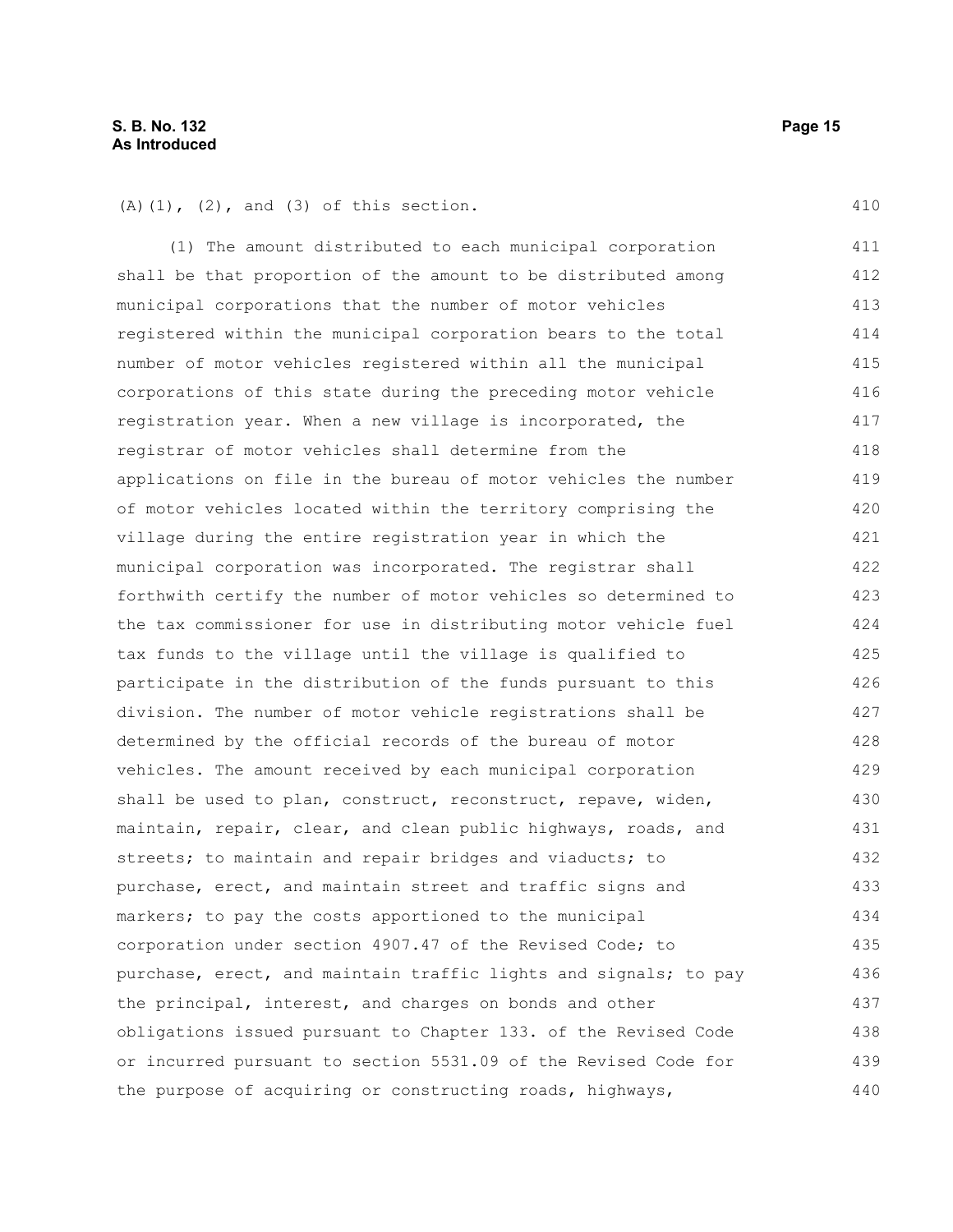bridges, or viaducts or acquiring or making other highway improvements for which the municipal corporation may issue bonds; and to supplement revenue already available for these purposes. 441 442 443 444

(2) The amount distributed to counties shall be paid in equal proportions to the county treasurer of each county within the state and shall be used only for the purposes of planning, maintaining, and repairing the county system of public roads and highways within the county; the planning, construction, and repair of walks or paths along county roads in congested areas; the planning, construction, purchase, lease, and maintenance of suitable buildings for the housing and repair of county road machinery, housing of supplies, and housing of personnel associated with the machinery and supplies; the payment of costs apportioned to the county under section 4907.47 of the Revised Code; the payment of principal, interest, and charges on bonds and other obligations issued pursuant to Chapter 133. of the Revised Code or incurred pursuant to section 5531.09 of the Revised Code for the purpose of acquiring or constructing roads, highways, bridges, or viaducts or acquiring or making other highway improvements for which the board of county commissioners may issue bonds under that chapter; and the purchase, installation, and maintenance of traffic signal lights. 445 446 447 448 449 450 451 452 453 454 455 456 457 458 459 460 461 462 463

(3)(a) The amounts described under divisions (A)(2)(a) (iii)(III) and (B)(2) of section 5735.051 of the Revised Code to be distributed among townships shall be divided in equal proportions among the townships. 464 465 466 467

(b) As used in division (A)(3)(b) of this section, the "formula amount" for any township is the amount that would be allocated to that township if fifty per cent of the total amount 468 469 470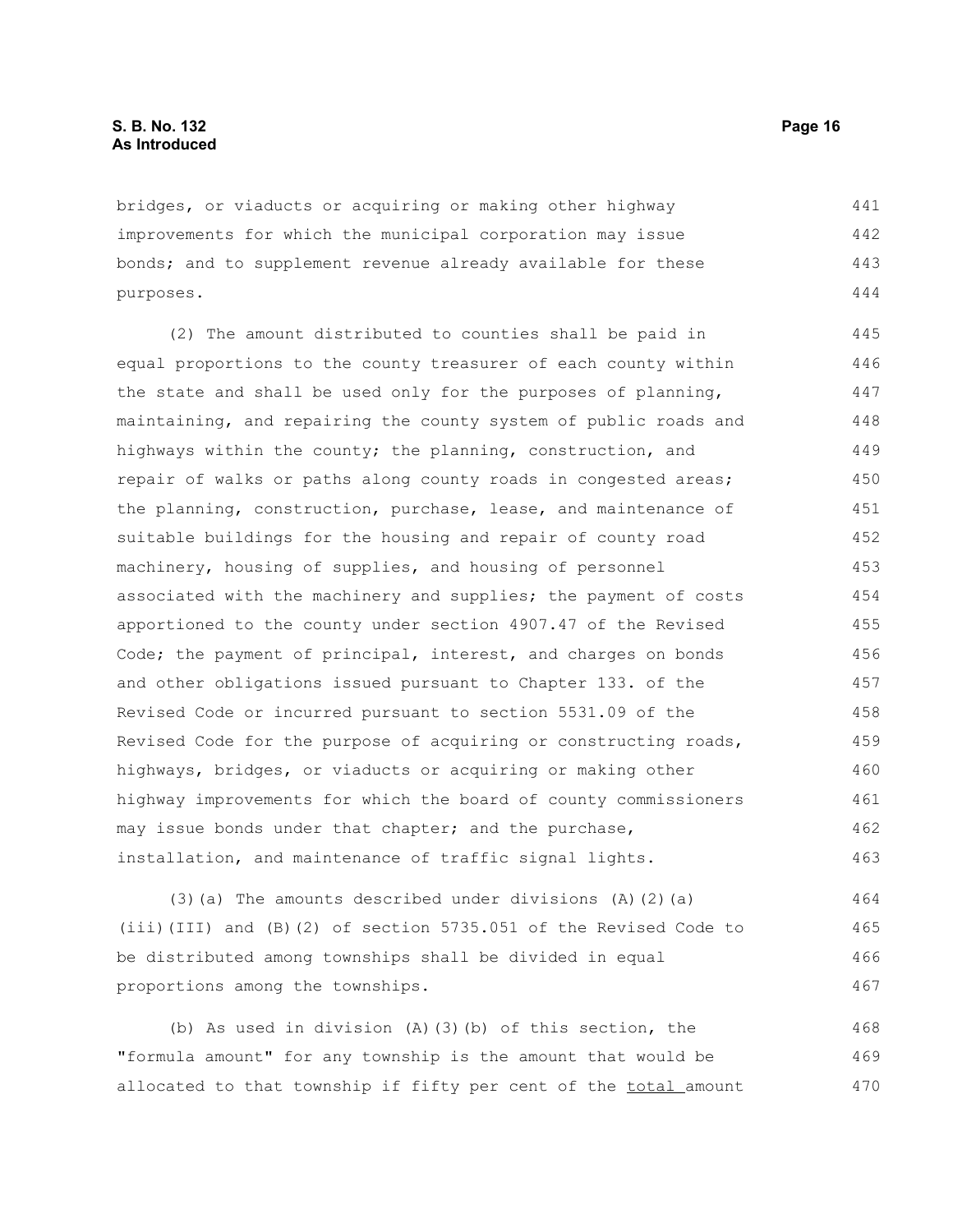#### **S. B. No. 132 Page 17 As Introduced**

credited to townships pursuant to  $\frac{division\_divisions}{A}$  (A)(2)(b) (iii) and (C)(2) of section 5735.051 of the Revised Code were allocated among townships in the state proportionate to the number of centerline miles within the boundaries of the respective townships, as determined annually by the department of transportation, and the other fifty per cent of that amount were allocated among townships in the state proportionate to the number of motor vehicles registered within the respective townships, as determined annually by the records of the bureau of motor vehicles. The number of centerline miles within the boundaries of a township shall not include any centerline miles of township roads that have been placed on nonmaintained status by a board of township trustees pursuant to section 5571.20 of the Revised Code. 471 472 473 474 475 476 477 478 479 480 481 482 483 484

The portion of the revenue of the tax levied by section 5735.05 of the Revised Code that is described under division (A) (3) of that section shall be partially allocated to provide funding for townships. Each township shall receive the greater of the following two calculations: 485 486 487 488

(i) The total statewide amount credited to townships under  $\frac{division-divisions}{A}(2)(b)(iii)$  and (C)(2) of section 5735.051 of the Revised Code divided by the number of townships in the state at the time of the calculation; 490 491 492 493

(ii) Seventy per cent of the formula amount for that township. 494 495

(c) The total difference between the amount of money credited to townships under  $\frac{division}{division}$  (A)(2)(b)(iii) and (C)(2) of section 5735.051 of the Revised Code and the total amount of money required to make all the payments specified in division (A)(3)(b) of this section shall be deducted, in 496 497 498 499 500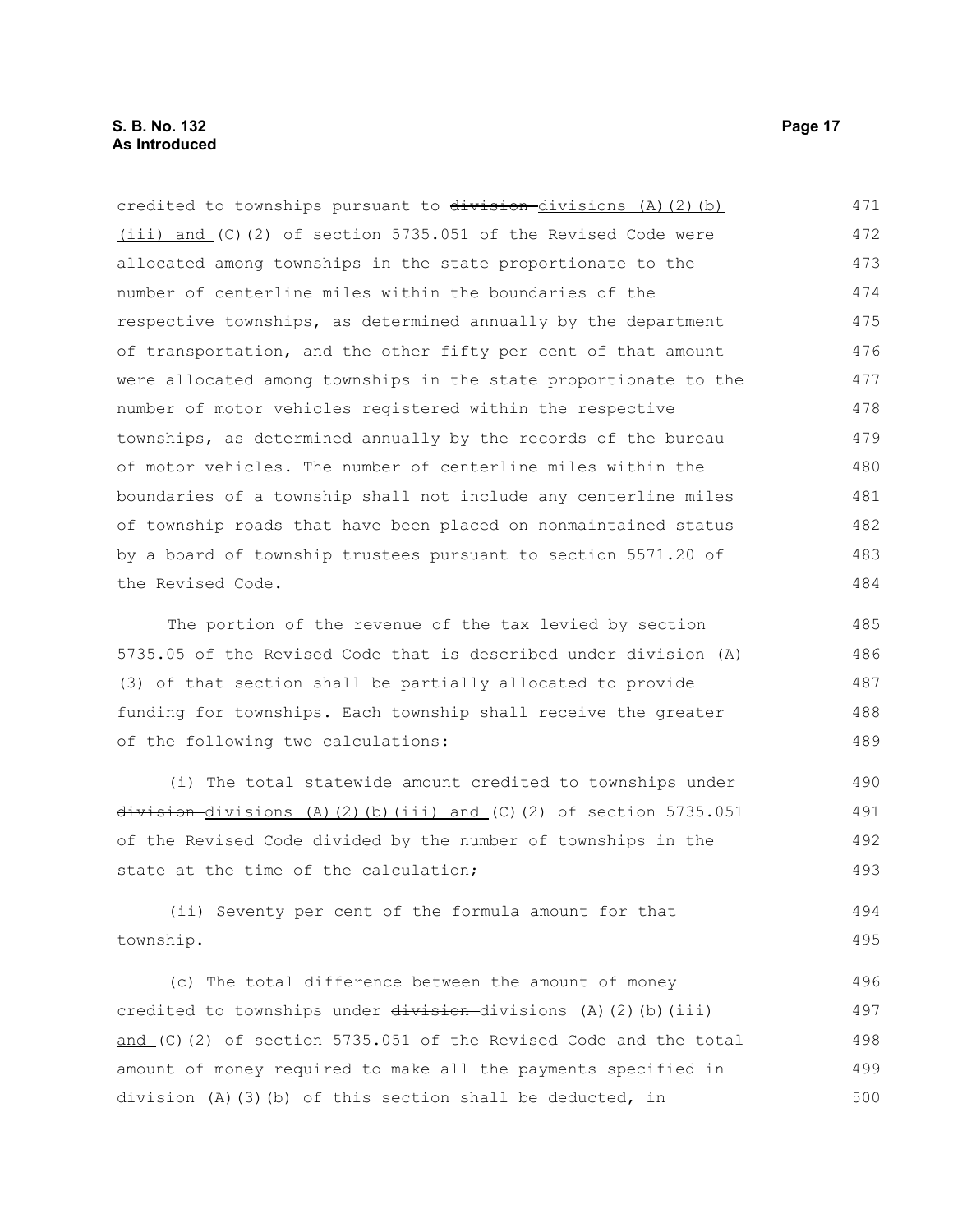accordance with division (C)(3) of section 5735.051 of the Revised Code, from the revenues resulting from the portion of the revenue described in division (A)(3) of section 5735.05 of the Revised Code prior to crediting portions of such revenues to counties, municipal corporations, and the highway operating fund. 501 502 503 504 505 506

(d) All amounts credited pursuant to divisions (A)(3)(a) and (b) of this section shall be paid to the county treasurer of each county for the total amount payable to the townships within each of the counties. The county treasurer shall pay to each township within the county its proportional share of the funds, which shall be expended by each township only for the purposes of planning, constructing, maintaining, widening, and reconstructing the public roads and highways within the township, paying principal, interest, and charges on bonds and other obligations issued pursuant to Chapter 133. or 505. of the Revised Code or incurred pursuant to section 5531.09 of the Revised Code for the purpose of acquiring or constructing roads, highways, bridges, or viaducts or acquiring or making other highway improvements for which the board of township trustees may issue bonds under those chapters, and paying costs apportioned to the township under section 4907.47 of the Revised Code. 507 508 509 510 511 512 513 514 515 516 517 518 519 520 521 522 523

No part of the funds designated for road and highway purposes shall be used for any purpose except to pay in whole or part the contract price of any such work done by contract, or to pay the cost of labor in planning, constructing, widening, and reconstructing such roads and highways, and the cost of materials forming a part of the improvement; provided that the funds may be used for the purchase of road machinery and equipment, the planning, construction, and maintenance of 524 525 526 527 528 529 530 531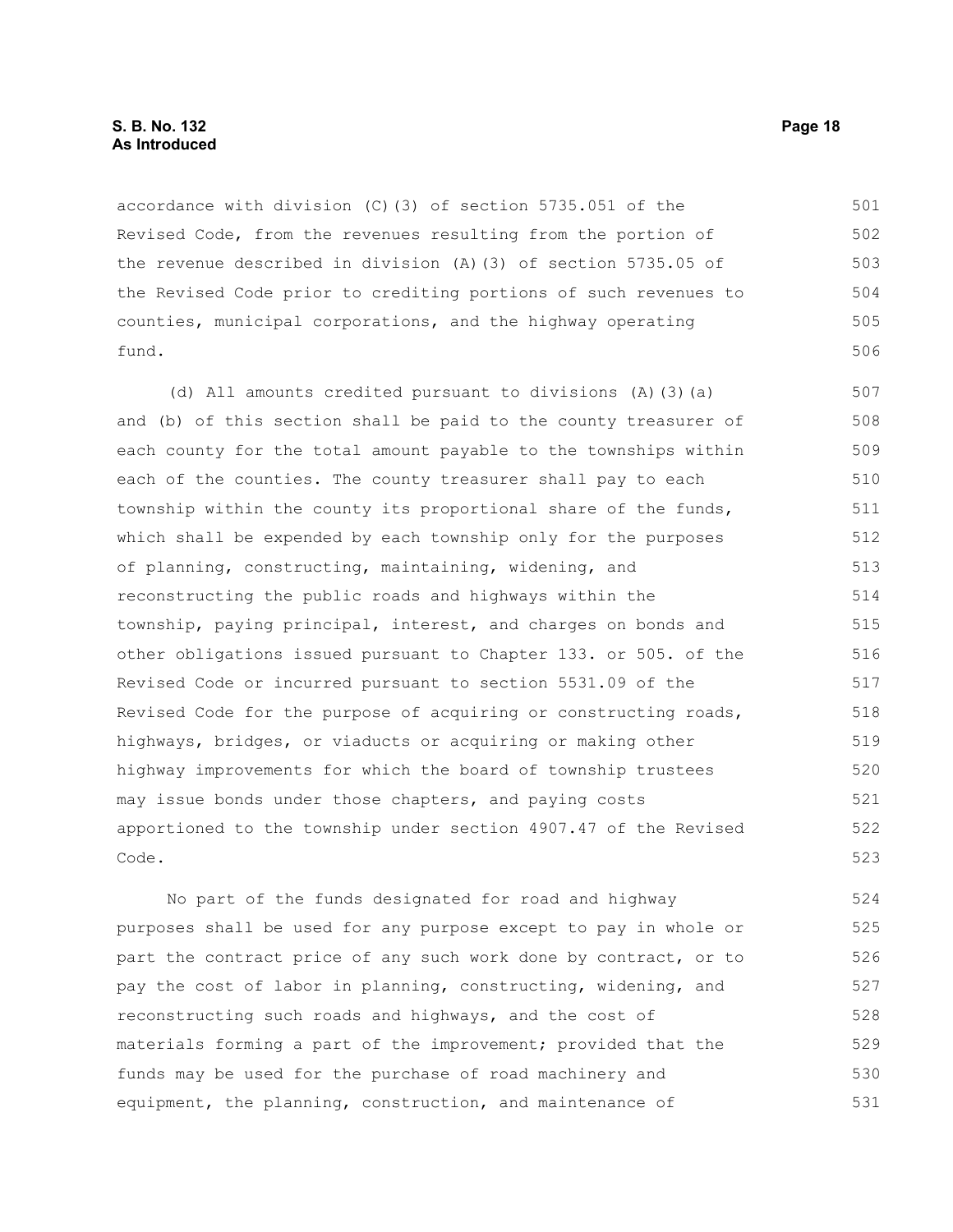#### **S. B. No. 132 Page 19 As Introduced**

suitable buildings for housing road machinery and equipment, and the payment of principal, interest, and charges on bonds and other obligations issued pursuant to Chapter 133. or 505. of the Revised Code for the purpose of purchasing road machinery and equipment or planning, constructing, and maintaining suitable buildings for housing road machinery and equipment; and provided that all such improvement of roads shall be under supervision and direction of the county engineer as provided in section 5575.07 of the Revised Code. No obligation against the funds shall be incurred unless plans and specifications for the improvement, approved by the county engineer, are on file in the office of the township fiscal officer, and all contracts for material and for work done by contract shall be approved by the county engineer before being signed by the board of township trustees. The board of township trustees of any township may pass a resolution permitting the board of county commissioners to expend the township's share of the funds, or any portion of it, for the improvement of the roads within the township as may be designated in the resolution. 532 533 534 535 536 537 538 539 540 541 542 543 544 545 546 547 548 549 550

(B) Amounts credited to the highway operating fund under section 5735.051 and other sections of the Revised Code are subject to transfer to the sinking fund upon receipt by the treasurer of state of the certification by the commissioners of the sinking fund, as required by section 5528.15 of the Revised Code, that there are sufficient moneys to the credit of the highway improvement bond retirement fund to meet in full all payments of principal, interest, and charges for the retirement of bonds and other obligations issued pursuant to Section 2g of Article VIII, Ohio Constitution, and sections 5528.10 and 5528.11 of the Revised Code due and payable during the current calendar year. All remaining amounts credited to the highway 551 552 553 554 555 556 557 558 559 560 561 562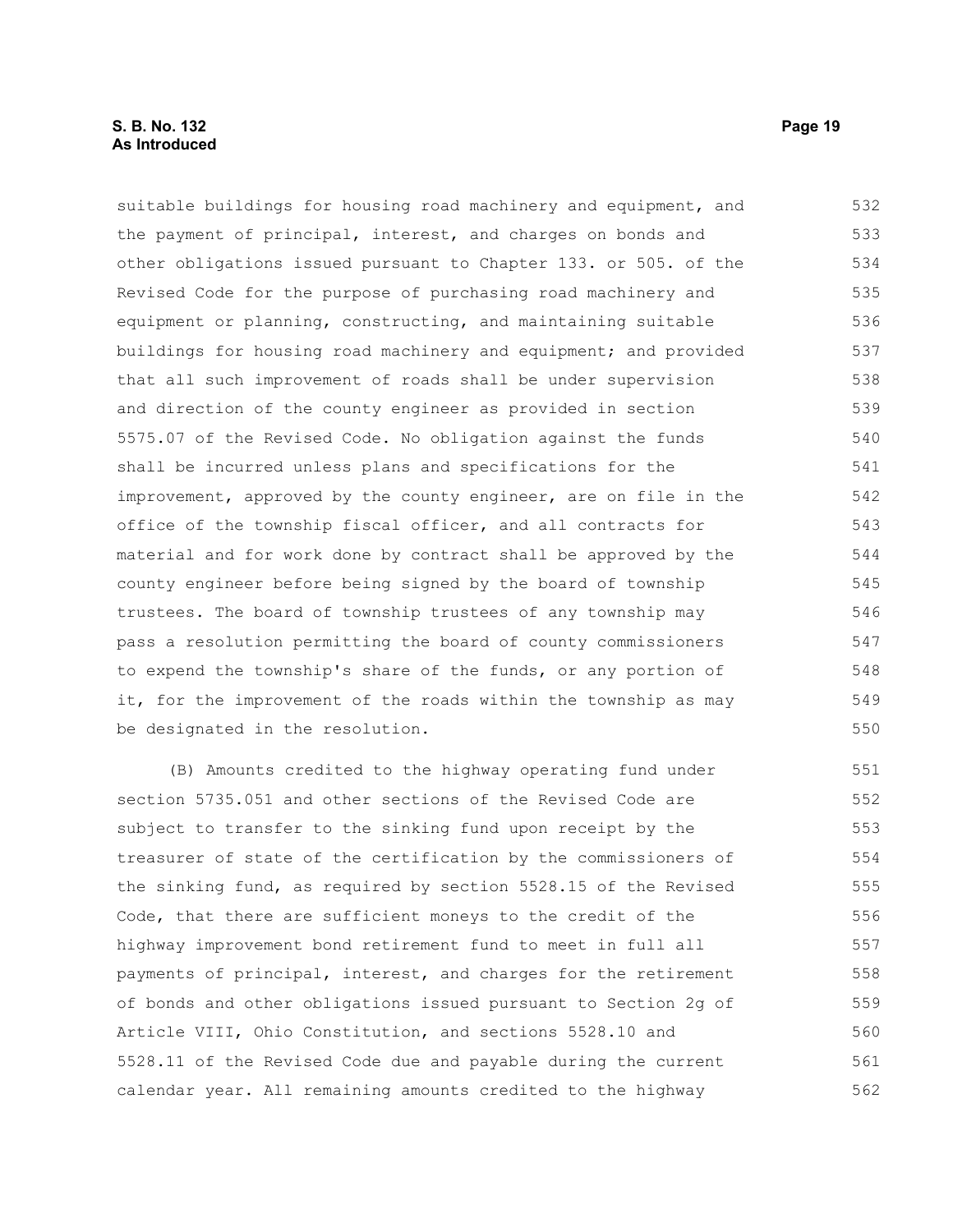#### **S. B. No. 132 Page 20 As Introduced**

operating fund shall be expended for the purposes of planning, maintaining, repairing, and keeping in passable condition for travel the roads and highways of the state required by law to be maintained by the department; paying the costs apportioned to the state under section 4907.47 of the Revised Code; paying that portion of the construction cost of a highway project which a county, township, or municipal corporation normally would be required to pay, but which the director of transportation, pursuant to division (B) of section 5531.08 of the Revised Code, determines instead will be paid from moneys in the highway operating fund; paying the costs of the department of public safety in administering and enforcing the state law relating to the registration and operation of motor vehicles; paying the state's share of the cost of planning, constructing, widening, maintaining, and reconstructing the state highways; paying that portion of the construction cost of a highway project which a county, township, or municipal corporation normally would be required to pay, but which the director of transportation, pursuant to division (B) of section 5531.08 of the Revised Code, determines instead will be paid from moneys in the highway operating fund; and also for supplying the state's share of the cost of eliminating railway grade crossings upon such highways and costs apportioned to the state under section 4907.47 of the Revised Code. The director of transportation may expend portions of such amount upon extensions of state highways within municipal corporations or upon portions of state highways within municipal corporations, as is provided by law. All investment earnings of the highway operating fund 563 564 565 566 567 568 569 570 571 572 573 574 575 576 577 578 579 580 581 582 583 584 585 586 587 588 589 590

 (C) Revenue credited to the gasoline excise tax fund under division (E) of section 5735.051 of the Revised Code shall 592 593

shall be credited to the fund.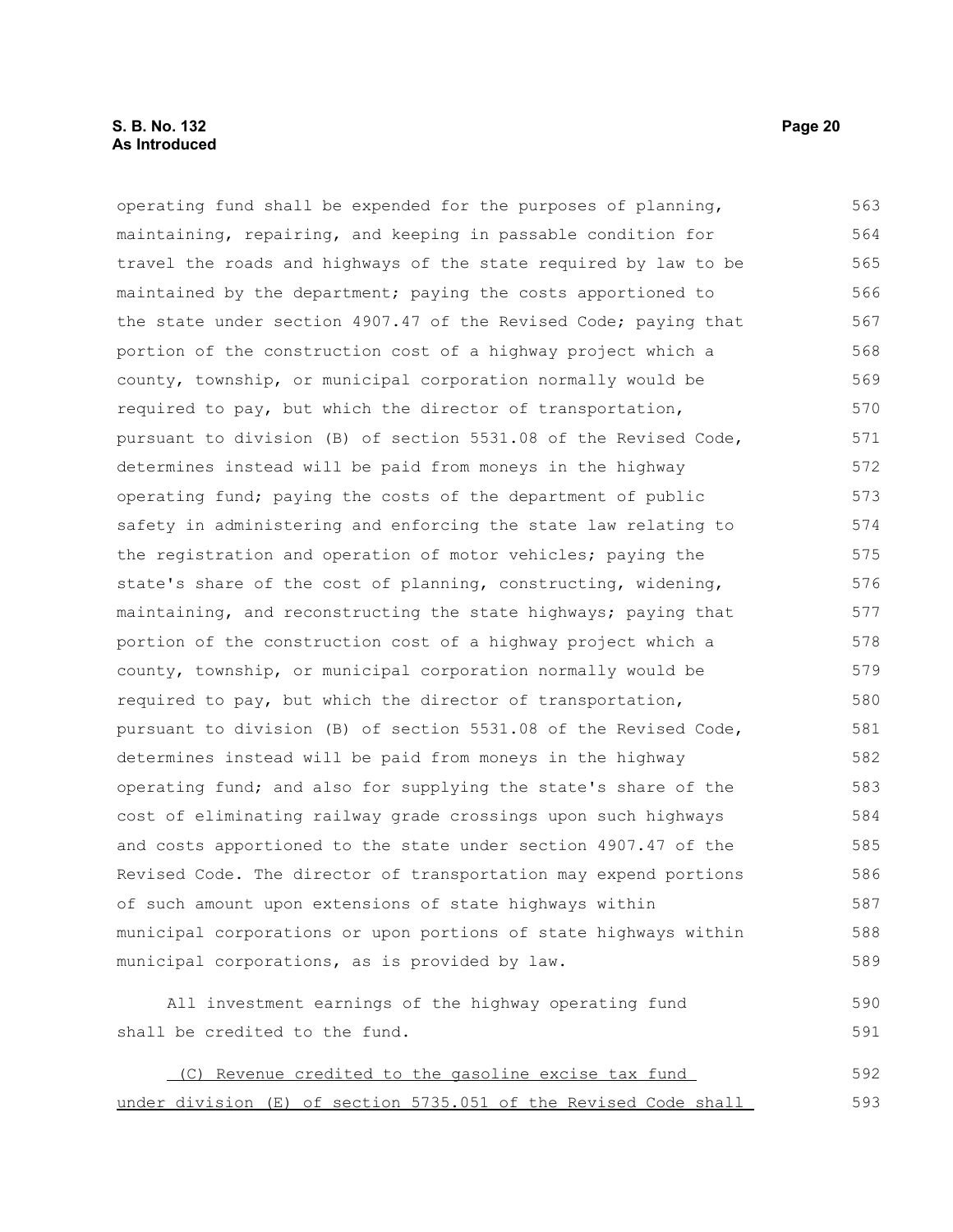| be distributed among municipal corporations, counties, and                 | 594 |
|----------------------------------------------------------------------------|-----|
| townships as provided in divisions $(C)$ $(1)$ , $(2)$ , and $(3)$ of this | 595 |
| section. For the purposes of division (C) of this section,                 | 596 |
| <u>"vehicle miles traveled" refers to the amounts reported by the</u>      | 597 |
| department of transportation under division (D) of this section.           | 598 |
| $(1)$ (a) Except as provided in division (C) (1) (b) of this               | 599 |
| section, the amount distributed to each municipal corporation              | 600 |
| shall equal the product obtained by multiplying all of the                 | 601 |
| following amounts:                                                         | 602 |
| (i) The total revenue to be distributed under division (C)                 | 603 |
| of this section;                                                           | 604 |
| (ii) Sixty-two and eighty-six-hundredths per cent;                         | 605 |
| (iii) A fraction, the numerator of which is the number of                  | 606 |
| vehicle miles traveled on all public highways in the county in             | 607 |
| which the municipal corporation is located, and the denominator            |     |
| of which is the number of vehicle miles traveled on all public             |     |
| highways in this state;                                                    | 610 |
| (iv) A fraction, the numerator of which is the number of                   | 611 |
| vehicle miles traveled on public highways in the county                    | 612 |
| maintained by the municipal corporation, and the denominator of            | 613 |
| which is the number of vehicle miles traveled on public highways           | 614 |
| in the county that are maintained by any municipal corporation             | 615 |
| or township.                                                               | 616 |
| (b) For municipal corporations that are located in more                    | 617 |
| than one county, the computation described in division $(C)$ (1) (a)       | 618 |
| of this section shall be repeated for each county and the amount           | 619 |
| distributed to the municipal corporation shall equal the sum of            | 620 |
| the resulting products.                                                    | 621 |
| (2) The amount distributed to each county shall equal the                  | 622 |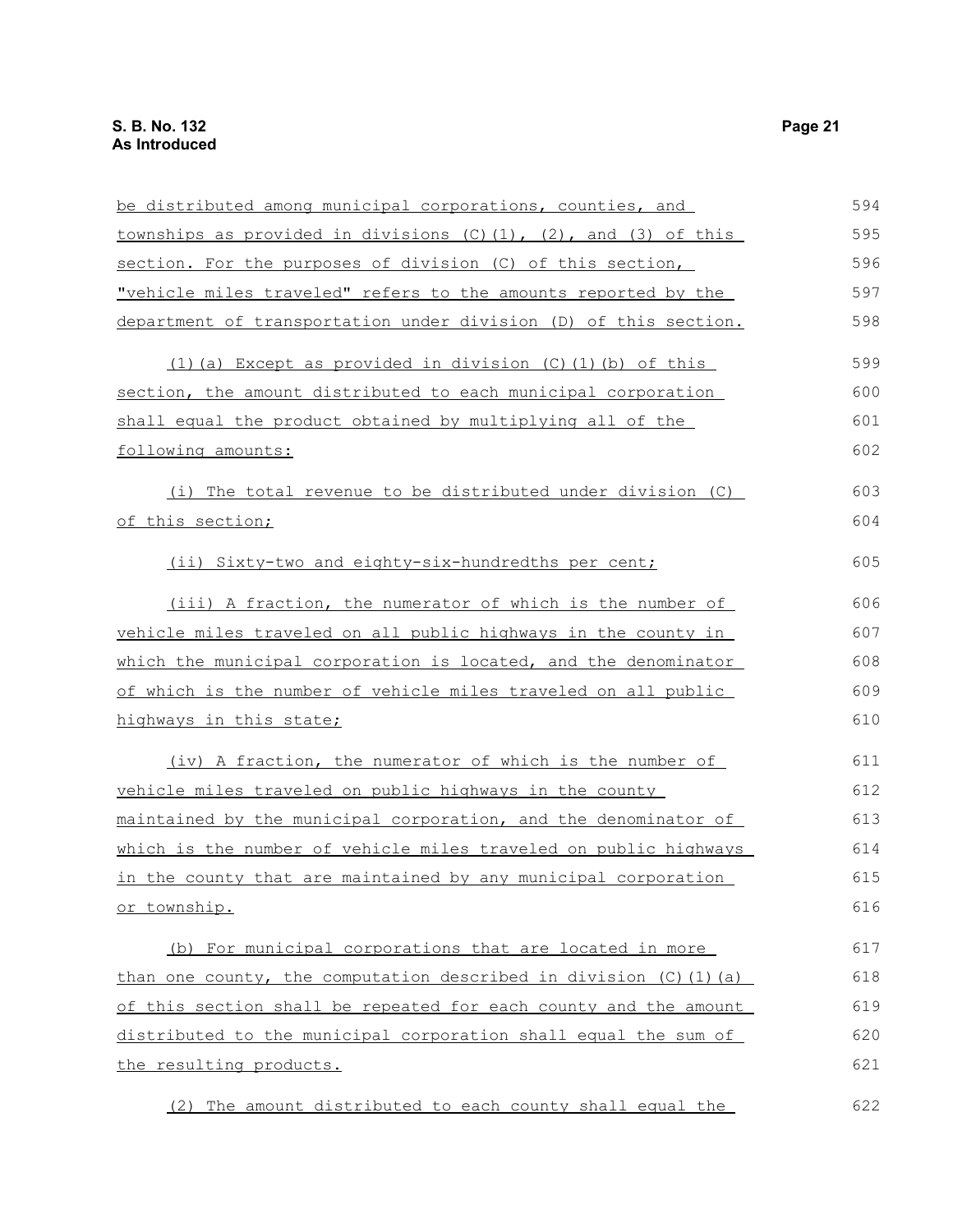| product obtained by multiplying all of the following amounts:     |     |
|-------------------------------------------------------------------|-----|
| (a) The total revenue to be distributed under division (C)        | 624 |
| of this section;                                                  |     |
| (b) Thirty-seven and fourteen-hundredths per cent;                | 626 |
| (c) A fraction, the numerator of which is the number of           | 627 |
| vehicle miles traveled on all public highways in the county, and  | 628 |
| the denominator of which is the number of vehicle miles traveled  | 629 |
| on all public highways in this state.                             | 630 |
| (3) (a) Except as provided in division (C) (3) (b) of this        | 631 |
| section, the amount distributed to each township shall equal the  | 632 |
| product obtained by multiplying all of the following amounts:     | 633 |
| (i) The total revenue to be distributed under division (C)        | 634 |
| of this section;                                                  | 635 |
| (ii) Sixty-two and eighty-six-hundredths per cent;                | 636 |
| (iii) A fraction, the numerator of which is the number of         | 637 |
| vehicle miles traveled on all public highways in the county in    | 638 |
| which the township is located, and the denominator of which is    | 639 |
| the number of vehicle miles traveled on all public highways in    | 640 |
| this state;                                                       | 641 |
| (iv) A fraction, the numerator of which is the number of          | 642 |
| vehicle miles traveled on public highways in the county           | 643 |
| maintained by the township, and the denominator of which is the   | 644 |
| number of vehicle miles traveled on public highways in the        | 645 |
| county that are maintained by any municipal corporation or        | 646 |
| township.                                                         | 647 |
| (b) For townships that are located in more than one               | 648 |
| county, the computation described in division (C) (3) (a) of this | 649 |
| section shall be repeated for each county and the amount          | 650 |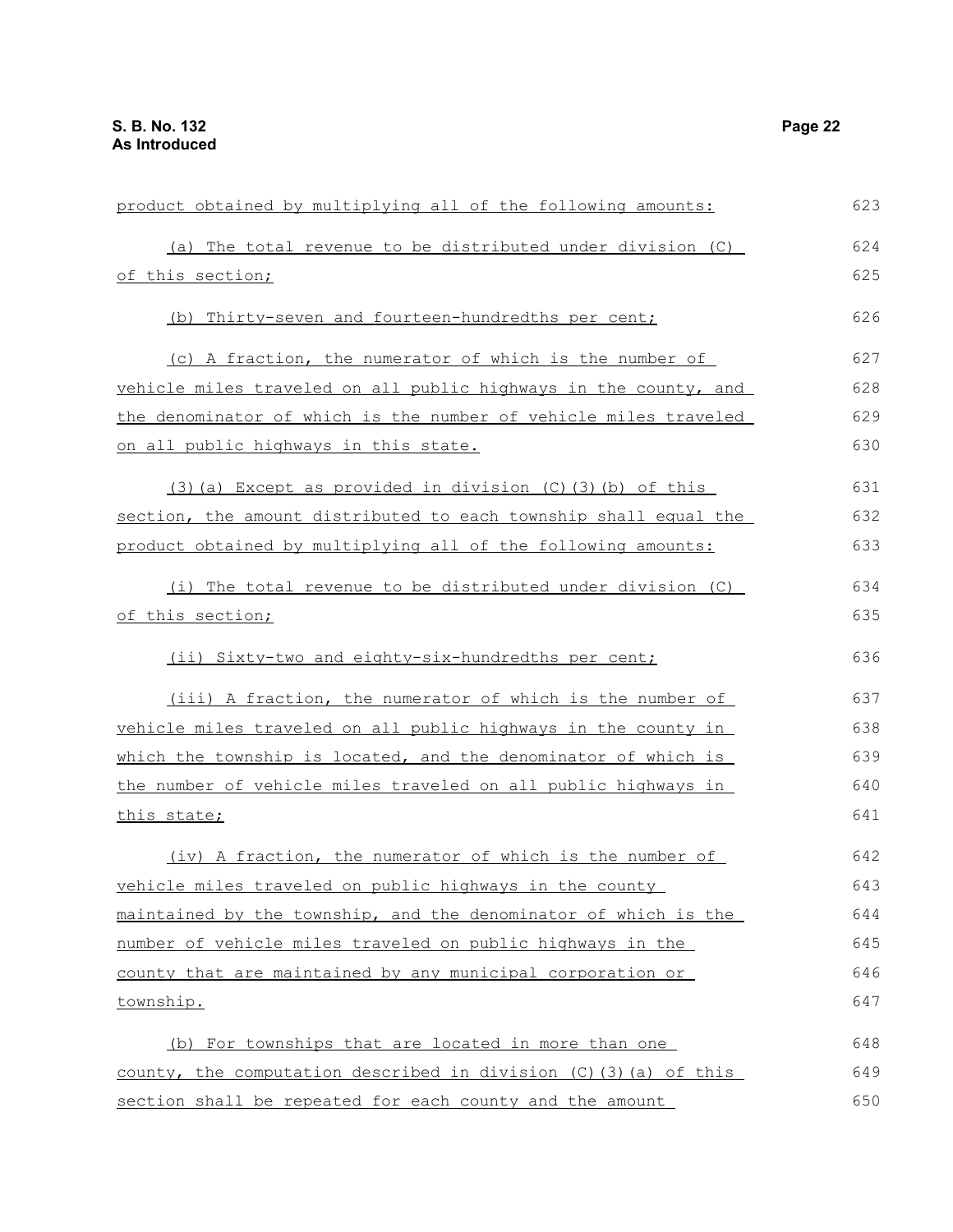| distributed to the township shall equal the sum of the resulting      |     |
|-----------------------------------------------------------------------|-----|
| products.                                                             |     |
| (D) Annually, on or before the thirtieth day of April, the            | 653 |
| <u>department of transportation shall determine and report all of</u> | 654 |
| the following with respect to the preceding calendar year:            |     |
| (1) The number of vehicle miles traveled on all public                | 656 |
| highways in each county in this state;                                | 657 |
| (2) The number of vehicle miles traveled on all public                | 658 |
| highways in this state;                                               | 659 |
| (3) The number of vehicle miles traveled on public                    | 660 |
| highways maintained by each municipal corporation in this state       | 661 |
| for each county;                                                      | 662 |
| (4) The number of vehicle miles traveled on public                    | 663 |
| highways maintained by each township in this state for each           | 664 |
| county.                                                               | 665 |
| The amounts determined and reported under divisions (D) (1)           | 666 |
| to (4) of this section apply to the computation of all                | 667 |
| distribution amounts under division (C) of this section               | 668 |
| occurring on and after the ensuing first day of July through the      | 669 |
| thirtieth day of June in the following year.                          | 670 |
| Section 2. That existing sections 5735.05, 5735.051, and              | 671 |
| 5735.27 of the Revised Code are hereby repealed.                      | 672 |
| Section 3. The amendment by this act of sections 5735.05,             | 673 |
| 5735.051, and 5735.27 of the Revised Code applies on and after        | 674 |
| the first day of the first full month following the effective         | 675 |
| date of this section.                                                 |     |
| Notwithstanding division (D) of section 5735.27 of the                | 677 |
| Revised Code, as amended by this act, the Department of               | 678 |